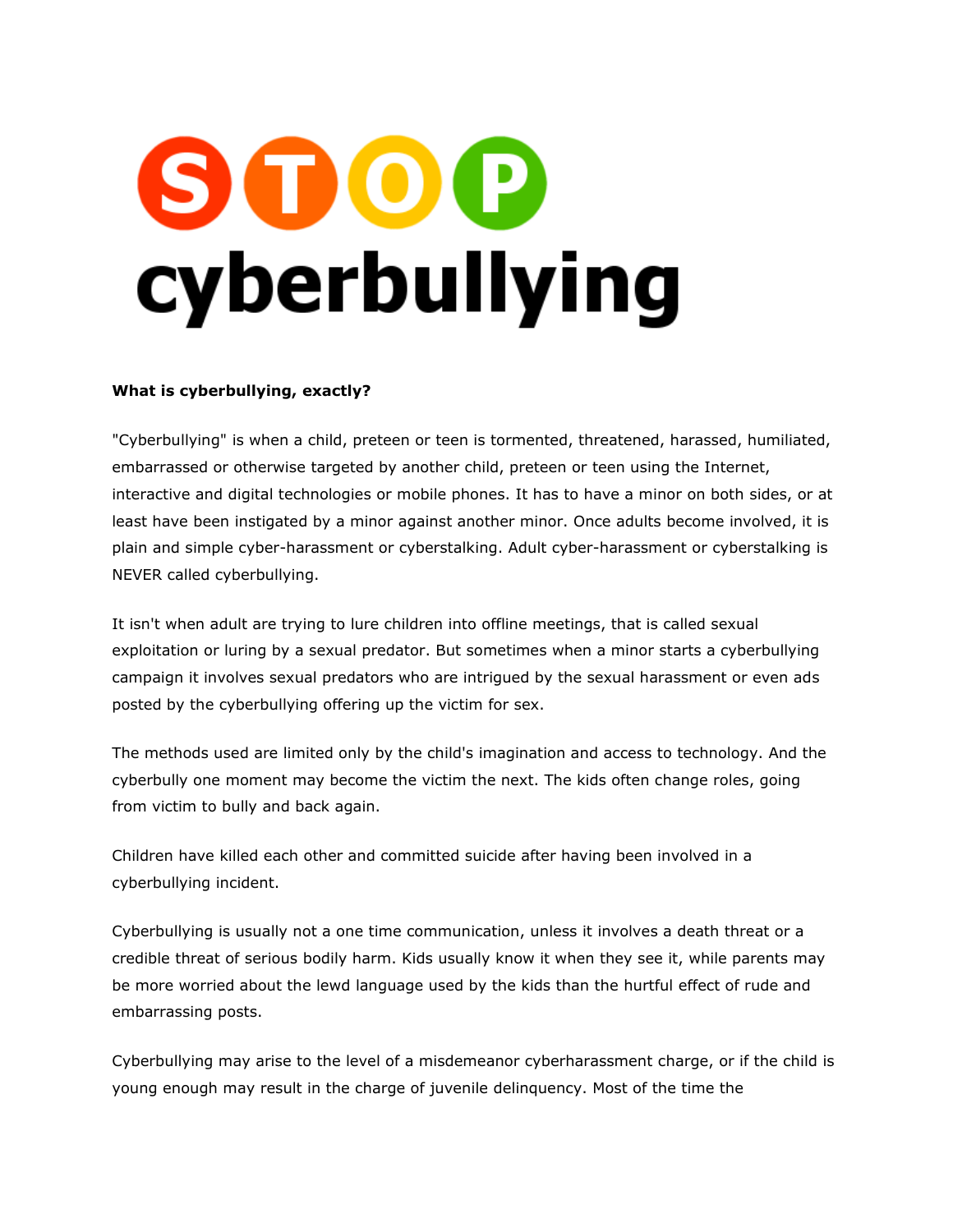cyberbullying does not go that far, although parents often try and pursue criminal charges. It typically can result in a child losing their ISP or IM accounts as a terms of service violation. And in some cases, if hacking or password and identity theft is involved, can be a serious criminal matter under state and federal law.

When schools try and get involved by disciplining the student for cyberbullying actions that took place off-campus and outside of school hours, they are often sued for exceeding their authority and violating the student's free speech right. They also, often lose. Schools can be very effective brokers in working with the parents to stop and remedy cyberbullying situations. They can also educate the students on cyberethics and the law. If schools are creative, they can sometimes avoid the claim that their actions exceeded their legal authority for off-campus cyberbullying actions. We recommend that a provision is added to the school's acceptable use policy reserving the right to discipline the student for actions taken off-campus if they are intended to have an effect on a student or they adversely affect the safety and well-being of student while in school. This makes it a contractual, not a constitutional, issue.

#### **How cyberbullying works**

There are two kinds of cyberbullying, direct attacks (messages sent to your kids directly) and cyberbullying by proxy (using others to help cyberbully the victim, either with or without the accomplice's knowledge). Because cyberbullying by proxy often gets adults involved in the harassment, it is much more dangerous

## **Cyberbullying by proxy**

Cyberbullying by proxy is when a cyberbully gets someone else to do their dirty work. Most of the time they are unwitting accomplices and don't know that they are being used by the cyberbully. Cyberbullying by proxy is the most dangerous kind of cyberbullying because it often gets adults involve in the harassment and people who don't know they are dealing with a kid or someone they know.

"Warning" or "Notify Wars" are an example of cyberbullying by proxy. Kids click on the warning or notify buttons on their IM screen or e-mail or chat screens, and alert the ISP or service provider that the victim has done something that violates their rules.If the victim receives enough warnings or notifications, they can lose their account. The service providers are aware of this abuse, and often check and see if the warning were justified. But all the cyberbully has to do is make the victim angry enough to say something rude or hateful back. Then, BINGO! they warn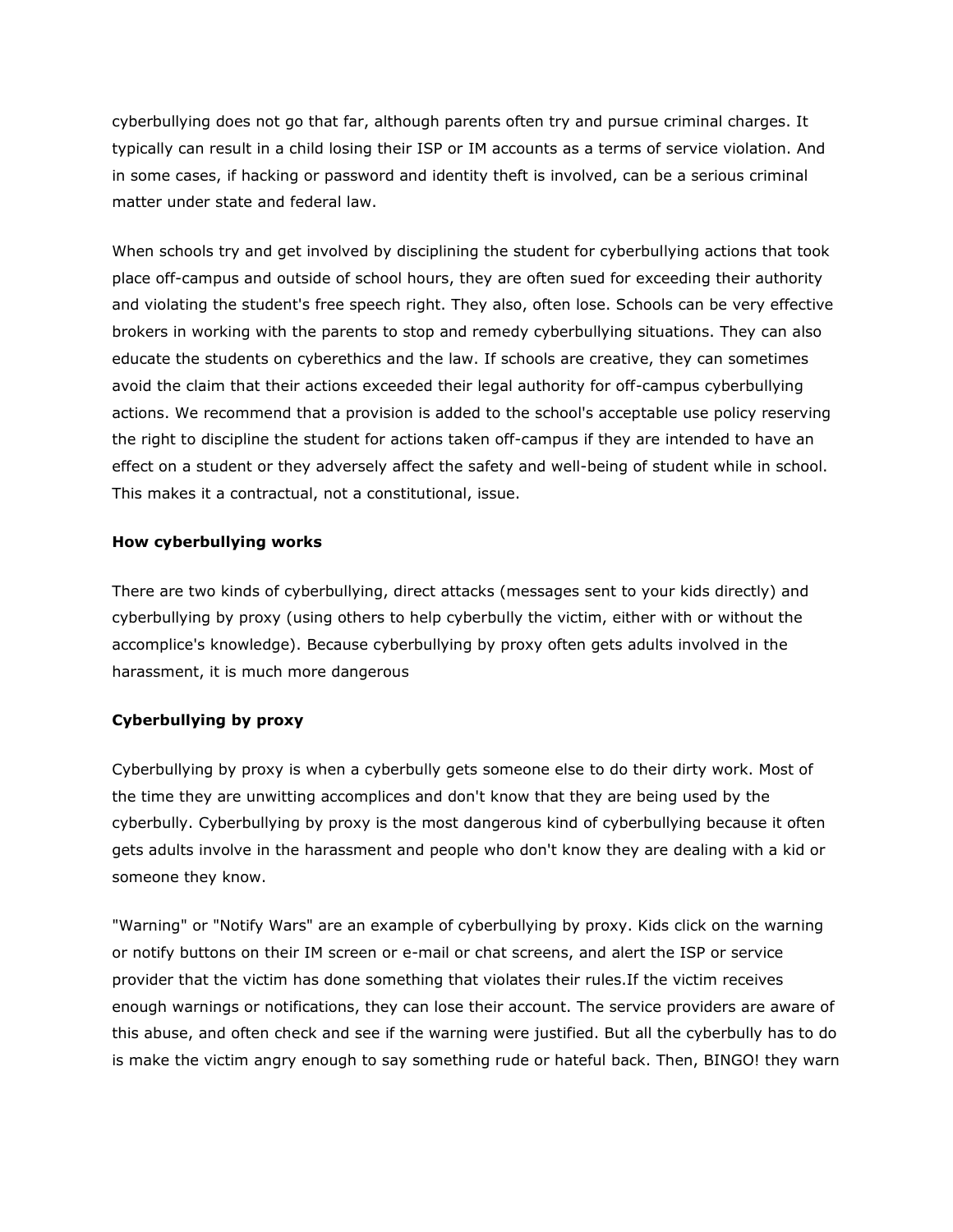them, making it look like the victim had started it. In this case, the ISP or service provider is the innocent accomplice of the cyberbully.

Sometimes the victim's own parents are too. If the cyberbully can make it look like the victim is doing something wrong, and the parents are notified, the parents will punish the victim. Alyssa, one of our Teenangels, had this happen to her. To learn more about her cyberbullying problem, read Alyssa's story.

Cyberbullying by proxy sometimes starts with the cyberbully posing as the victim. They may have hacked into their account or stolen their password. They may have set up a new account pretending to be the victim. But however they do it, they are pretending to be the victim and trying to create problems for the victim with the help of others.

The most typical way a cyberbullying by proxy attack occurs is when the cyberbully gets control of the victim's account and sends out hateful or rude messages to everyone on their buddy list pretending to be the victim. They may also change the victim's password so they can't get into their own account. The victim's friends get angry with the victim, thinking they had sent the messages without knowing they have been used by the cyberbully. But it's not always this minor. Sometimes the cyberbully tries to get more people involved.

For example...Mary wants to get Jennifer back for not inviting her to her party. She goes online and, posing as Jennifer, posts "I hate Brittany, she is so stupid, ugly and fat!" on buddyprofile.com. Mary may tell Brittany and her friends that she read the post on buddyprofile.com and blames Jennifer for being mean. Brittany and her friends now start attacking Jennifer, and may report her to buddyprofile.com or her school. They are doing Mary's dirty work for her. Mary looks like the "good guy" and Jennifer may be punished by her parents, lose her account with buddyprofile.com and get into trouble at school. And Brittany and her friends may start to cyberbully Jennifer too.

Sometimes it is much more serious than that. When cyberbullies want to get others to do their dirty work quickly, they often post information about, or pose as, their victim in hate group chat rooms and on their discussion boards. Cyberbullies have even posted this information in child molester chat rooms and discussion boards, advertising their victim for sex. They then sit back and wait for the members of that hate group or child molester group to attack or contact the victim online and, sometimes, offline.

For this to work, the cyberbully needs to post offline or online contact information about the victim. Real information, not the account they used to impersonate the victim (if they are posing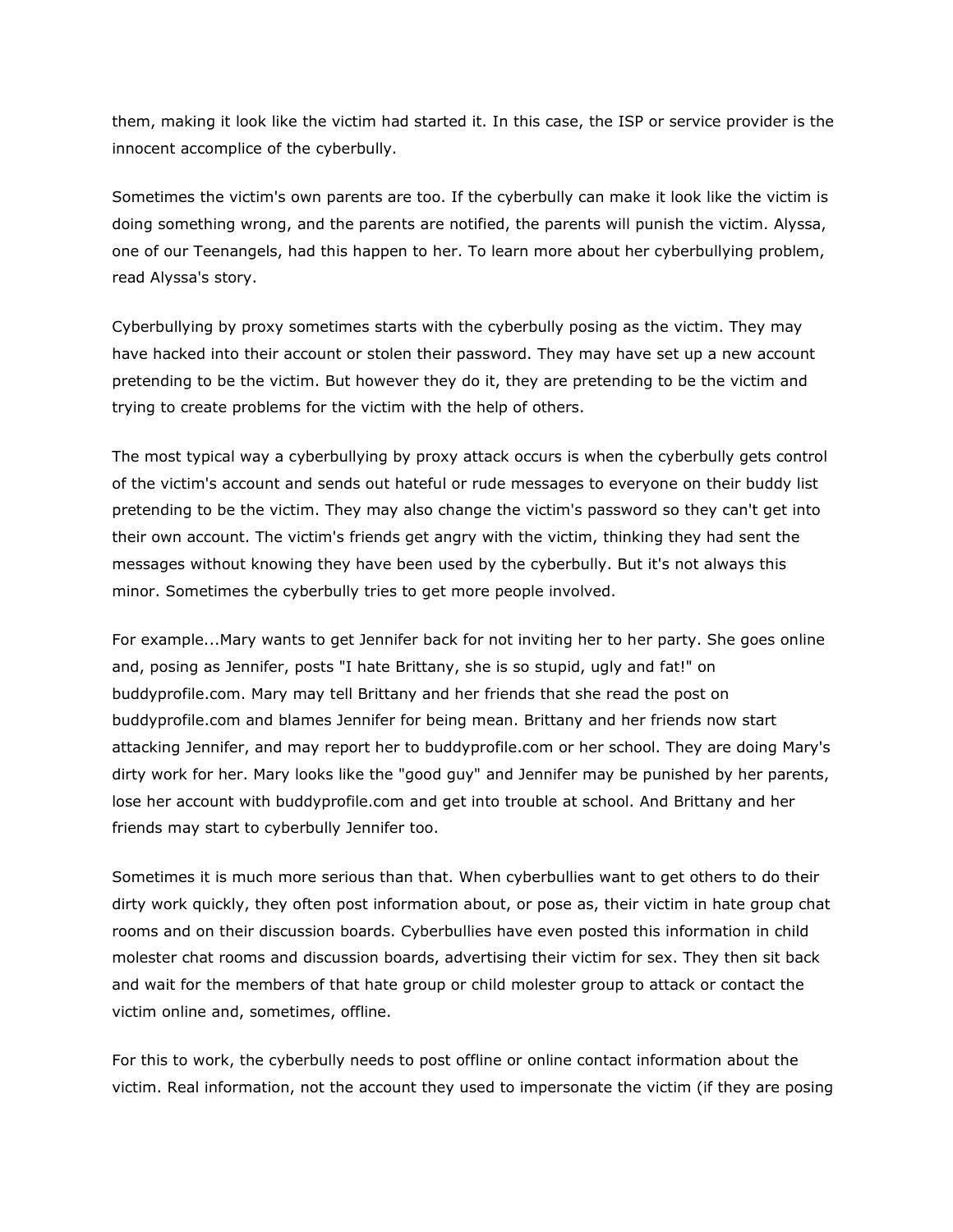as the victim to provoke an attack). For example...Jack is angry that Blake was chose as captain of the junior varsity basketball team. Blake is black. Jack finds a white supremist group online and posts in their chat room that Blake said nasty things about whites and their group in particular. He then posts Blake's cell phone number and screen name. People from the group start calling and IMing Blake with threats and hateful messages. Jack has no idea how much danger he has placed Blake in, and Blake doesn't know why he in under attack. In cases of cyberbullying by proxy, when hate or child molester groups are involved, they victim is in danger of physical harm and law enforcement must be contacted immediately.

Can you think of examples of cyberbullying by proxy? Share them with us and other kids, preteens and teens here at the site. We'll never use your name or personally identifying information, share it with others or bother you. Read our privacy policy to know how we use your information. You should always read a privacy policy before submitting anything to anywhere online.

#### **Why do kids cyberbully each other?**

Who knows why kids do anything? When it comes to cyberbullying, they are often motivated by anger, revenge or frustration. Sometimes they do it for entertainment or because they are bored and have too much time on their hands and too many tech toys available to them. Many do it for laughs or to get a reaction. Some do it by accident, and either send a message to the wrong recipient or didn't think before they did something. The Power-hungry do it to torment others and for their ego. Revenge of the Nerd may start out defending themselves from traditional bullying only to find that they enjoy being the tough guy or gal. Mean girls do it to help bolster or remind people of their own social standing. And some think they are righting wrong and standing up for others.

Because their motives differ, the solutions and responses to each type of cyberbullying incident has to differ too. Unfortunately, there is no "one size fits all" when cyberbullying is concerned. Only two of the types of cyberbullies have something in common with the traditional schoolyard bully. Experts who understand schoolyard bullying often misunderstand cyberbullying, thinking it is just another method of bullying. But the motives and the nature of cybercommunications, as well as the demographic and profile of a cyberbully differ from their offline counterpart.

#### **Take a stand against cyberbullying**

Education can help considerably in preventing and dealing with the consequences of cyberbullying. The first place to begin an education campaign is with the kids and teens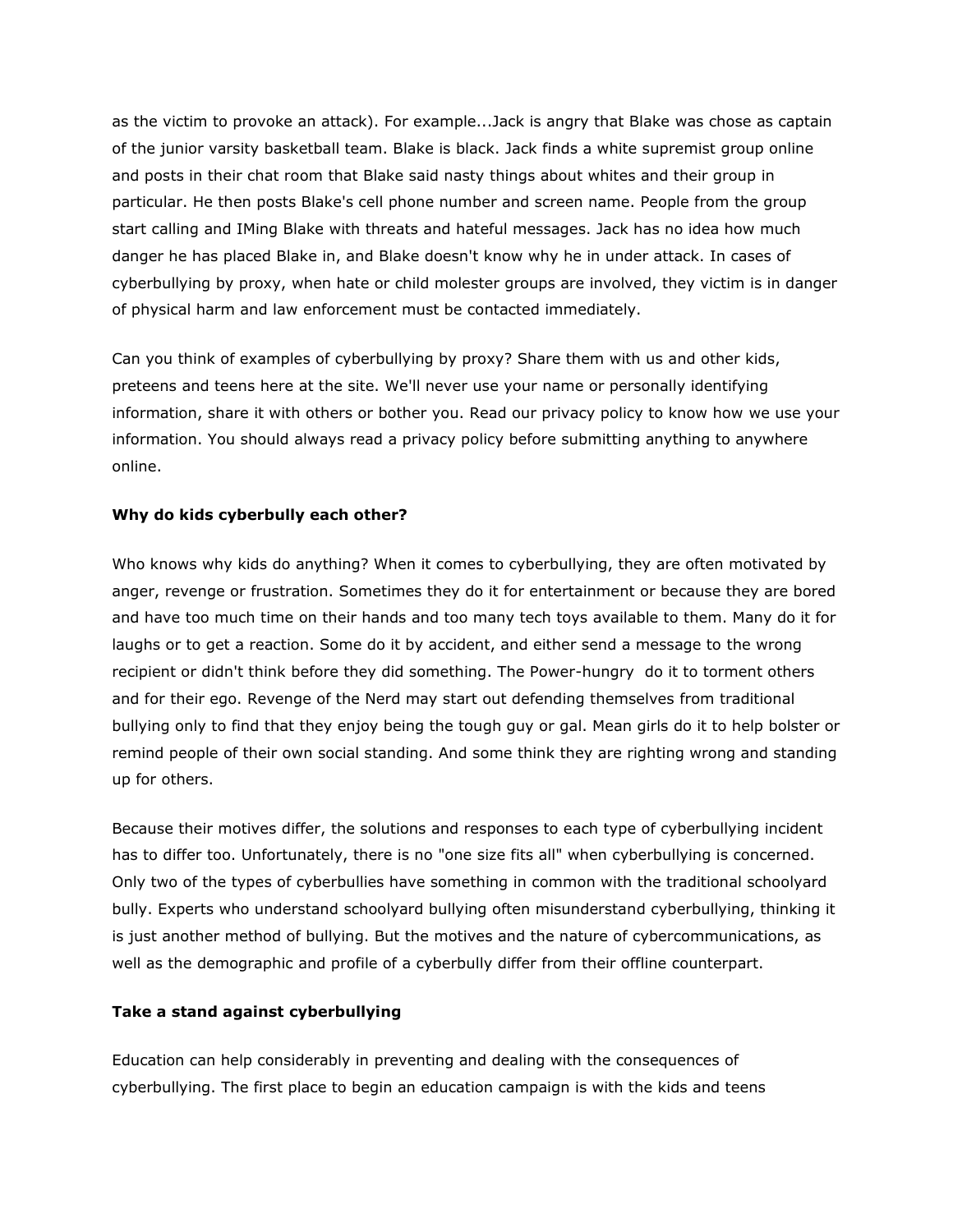themselves. We need to address ways they can become inadvertent cyberbullies, how to be accountable for their actions and not to stand by and allow bullying (in any form) to be acceptable. We need to teach them not to ignore the pain of others.

Teaching kids to "Take 5!" before responding to something they encounter online is a good place to start. Jokingly, we tell them to "Drop the Mouse! And step away from the computer and no one will get hurt!‖ We then encourage them to find ways to help them calm down. This may include doing yoga, or deep-breathing. It may include running, playing catch or shooting hoops. It may involve taking a bath, hugging a stuffed animal or talking on the phone with friends. Each child can find their own way of finding their center again. And if they do, they will often not become a cyberbully, even an inadvertent cyberbully. Teaching them the consequences of their actions, and that the real "Men in Black" may show up at their front door sometimes helps. Since many cyberbullying campaigns include some form of hacking or password or identity theft, serious laws are implicated. Law enforcement, including the FBI, might get involved in these cases.

But we need to recognize that few cyberbullying campaigns can succeed without the complacency and the often help of other kids. If we can help kids understand how much bullying hurts, how in many cases (unlike the children's chant) words *can* hurt you, fewer may cooperate with the cyberbullies. They will think twice before forwarding a hurtful e-mail, or visiting a cyberbullying "vote for the fat girl" site, or allowing others to take videos or cell phone pictures of personal moments or compromising poses of others. Martin Luther King, Jr. once said that in the end we will remember not the words of our enemies, but the silence of our friends. We need to teach our children not to stand silently by while others are being tormented. While it is crucial that we teach them not to take matters into their own hands (and perhaps become a "vengeful angel" cyberbully themselves) they need to come to us. And if we expect them to trust us, we need to be worthy of that trust. (Read more about this at "**[Goldilocks and the](http://www.stopcyberbullying.org/parents/goldilocks.html)  [cyberbullies...not too hot and not too cold](http://www.stopcyberbullying.org/parents/goldilocks.html)**," a guide for parents.)

And, in addition to not lending their efforts to continue the cyberbullying, if given an anonymous method of reporting cyberbullying Web sites, profiles and campaigns, kids can help put an end to cyberbullying entirely. School administration, community groups and even school policing staff can receive these anonymous tips and take action quickly when necessary to shut down the site, profile or stop the cyberbullying itself.

They can even let others know that they won't allow cyberbullying, supporting the victim, making it clear that they won't be used to torment others and that they care about the feelings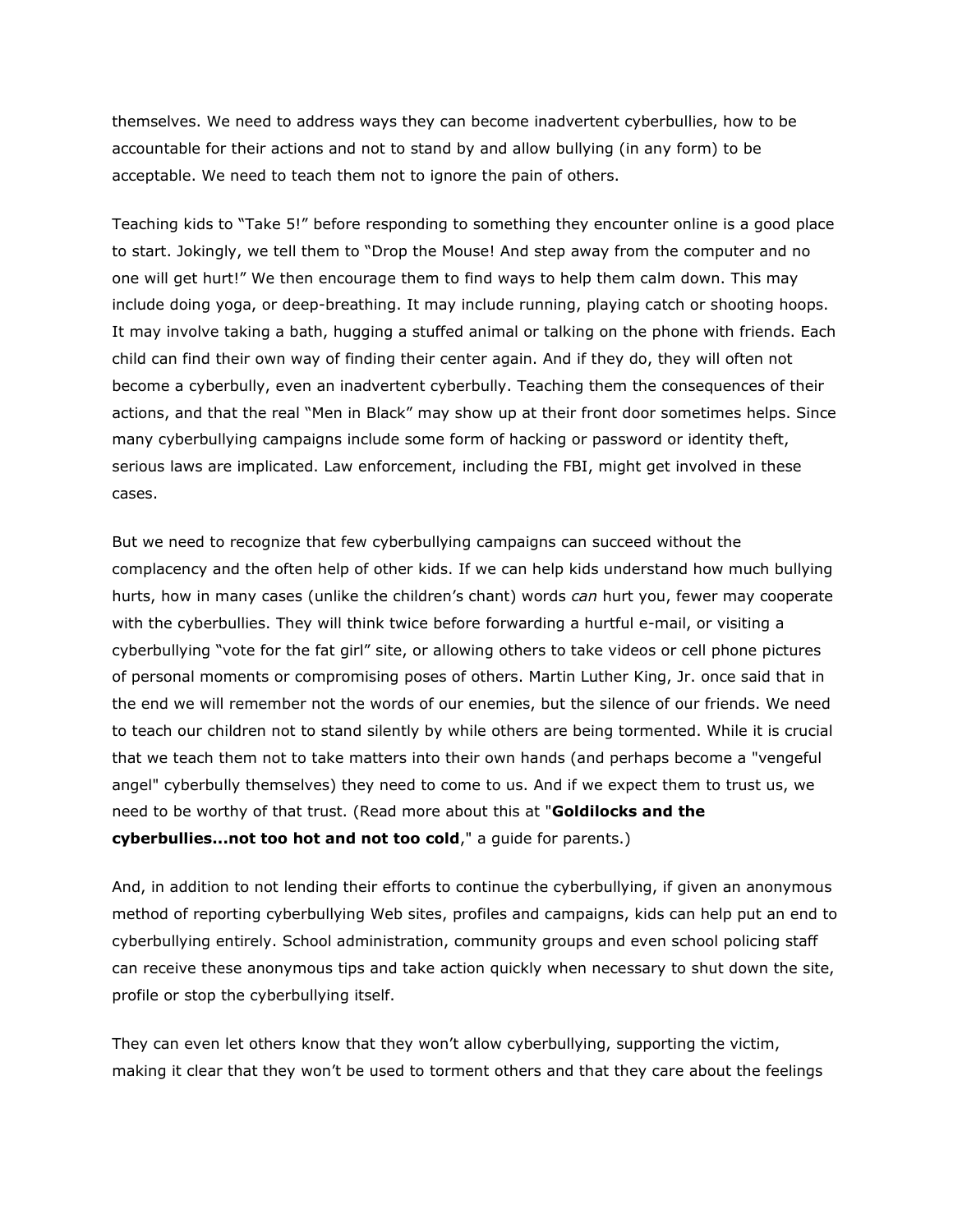of others is key. Martin Luther King, Jr. once said "In the end, we will remember not the words of our enemies, but the silence of our friends."

We need to teach our children that silence, when others are being hurt, is not acceptable. If they don't allow the cyberbullies to use them to embarrass or torment others, cyberbullying will quickly stop. It's a tall task, but a noble goal. And in the end, our children will be safer online and offline. We will have helped create a generation

## **Preventing cyberbullying**

Educating the kids about the consequences (losing their ISP or IM accounts) helps. Teaching them to respect others and to take a stand against bullying of all kinds helps too.

#### **How can you stop it once it starts?**

Because their motives differ, the solutions and responses to each type of cyberbullying incident has to differ too. Unfortunately, there is no "one size fits all" when cyberbullying is concerned. Only two of the types of cyberbullies have something in common with the traditional schoolyard bully. Experts who understand schoolyard bullying often misunderstand cyberbullying, thinking it is just another method of bullying. But the motives and the nature of cybercommunications, as well as the demographic and profile of a cyberbully differ from their offline counterpart.

## **What is the school's role in this?**

When schools try and get involved by disciplining the student for cyberbullying actions that took place off-campus and outside of school hours, they are often sued for exceeding their authority and violating the student's free speech right.

[**[Learn more...](http://www.stopcyberbullying.org/prevention/schools_role.html)**]

#### **What's the parents' role in this?**

Parents need to be the one trusted place kids can go when things go wrong online and offline. Yet they often are the one place kids avoid when things go wrong online. [**[Learn more...](http://www.stopcyberbullying.org/prevention/parents_role.html)**]

#### **Take a stand against cyberbullying**

Education can help considerably in preventing and dealing with the consequences of cyberbullying. The first place to begin an education campaign is with the kids and teens themselves. We need to address ways they can become inadvertent cyberbullies, how to be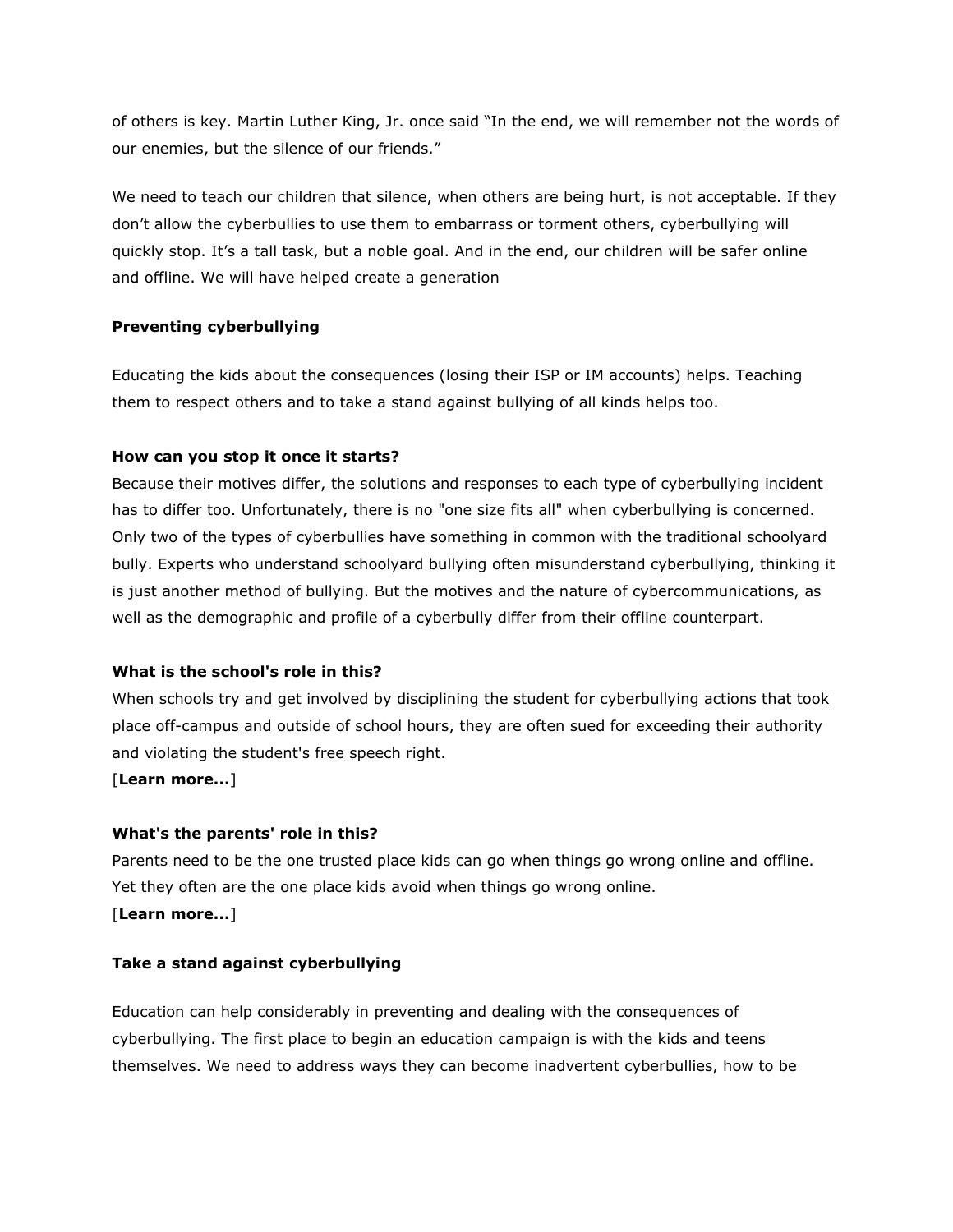accountable for their actions and not to stand by and allow bullying (in any form) to be acceptable. We need to teach them not to ignore the pain of others.

Teaching kids to "Take 5!" before responding to something they encounter online is a good place to start. Jokingly, we tell them to "Drop the Mouse! And step away from the computer and no one will get hurt!" We then encourage them to find ways to help them calm down. This may include doing yoga, or deep-breathing. It may include running, playing catch or shooting hoops. It may involve taking a bath, hugging a stuffed animal or talking on the phone with friends. Each child can find their own way of finding their center again. And if they do, they will often not become a cyberbully, even an inadvertent cyberbully. Teaching them the consequences of their actions, and that the real "Men in Black" may show up at their front door sometimes helps. Since many cyberbullying campaigns include some form of hacking or password or identity theft, serious laws are implicated. Law enforcement, including the FBI, might get involved in these cases.

But we need to recognize that few cyberbullying campaigns can succeed without the complacency and the often help of other kids. If we can help kids understand how much bullying hurts, how in many cases (unlike the children's chant) words *can* hurt you, fewer may cooperate with the cyberbullies. They will think twice before forwarding a hurtful e-mail, or visiting a cyberbullying "vote for the fat girl" site, or allowing others to take videos or cell phone pictures of personal moments or compromising poses of others. Martin Luther King, Jr. once said that in the end we will remember not the words of our enemies, but the silence of our friends. We need to teach our children not to stand silently by while others are being tormented. While it is crucial that we teach them not to take matters into their own hands (and perhaps become a "vengeful angel" cyberbully themselves) they need to come to us. And if we expect them to trust us, we need to be worthy of that trust. (Read more about this at "**[Goldilocks and the](http://www.stopcyberbullying.org/parents/goldilocks.html)  [cyberbullies...not too hot and not too cold](http://www.stopcyberbullying.org/parents/goldilocks.html)**," a guide for parents.)

And, in addition to not lending their efforts to continue the cyberbullying, if given an anonymous method of reporting cyberbullying Web sites, profiles and campaigns, kids can help put an end to cyberbullying entirely. School administration, community groups and even school policing staff can receive these anonymous tips and take action quickly when necessary to shut down the site, profile or stop the cyberbullying itself.

They can even let others know that they won't allow cyberbullying, supporting the victim, making it clear that they won't be used to torment others and that they care about the feelings of others is key. Martin Luther King, Jr. once said "In the end, we will remember not the words of our enemies, but the silence of our friends."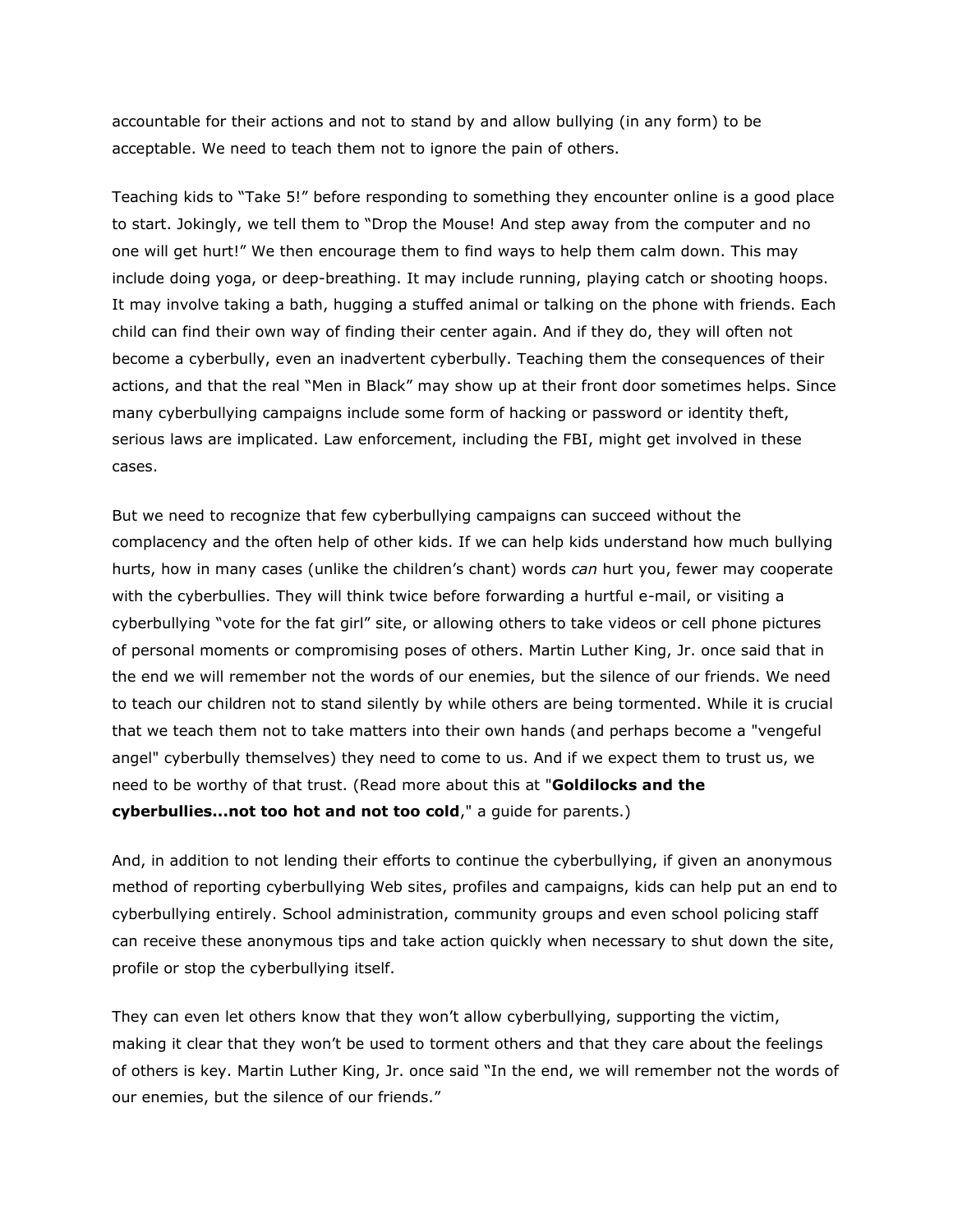We need to teach our children that silence, when others are being hurt, is not acceptable. If they don't allow the cyberbullies to use them to embarrass or torment others, cyberbullying will quickly stop. It's a tall task, but a noble goal. And in the end, our children will be safer online and offline. We will have helped create a generation of good cybercitizens, controlling the technology instead of being controlled by it.

#### **Stop, block and tell**

If you are targeted by a cyberbully:

- **STOP!** Don't do anything. Take 5! to calm down. **Block!** Block the cyberbully or limit all communications to those on your buddy list.
- **and Tell!** Tell a trusted adult, you don't have to face this alone. **[Report cyberbullying to wiredsafety.org](https://www.wiredsafety.org/forms/stalking.html)**

## **Cyberbullying Hurts!**

# **Telling the difference between flaming, cyber-bullying and harassment and cyberstalking (A guide for law enforcement)**

It's not always easy to tell these apart, except for serious cases of cyberstalking, when you "know it when you see it." And the only difference between "cyberbullying" and cyberharassment is the age of both the victim and the perpetrator. They both have to be under-age.

When you get a call, your first response people need to be able to tell when you need to get involved, and quickly, and when it may not be a matter for law enforcement. It might help to start by running through this checklist. If the communication is only a flame, you may not be able to do much about it. (Sometimes ISPs will consider this a terms of service violation.) But the closer it comes to real life threats the more likely you have to get involved as law enforcement. We recommend that law enforcement agents ask parents the following questions. Their answers will help guide you when to get involved and when to recommend another course of action.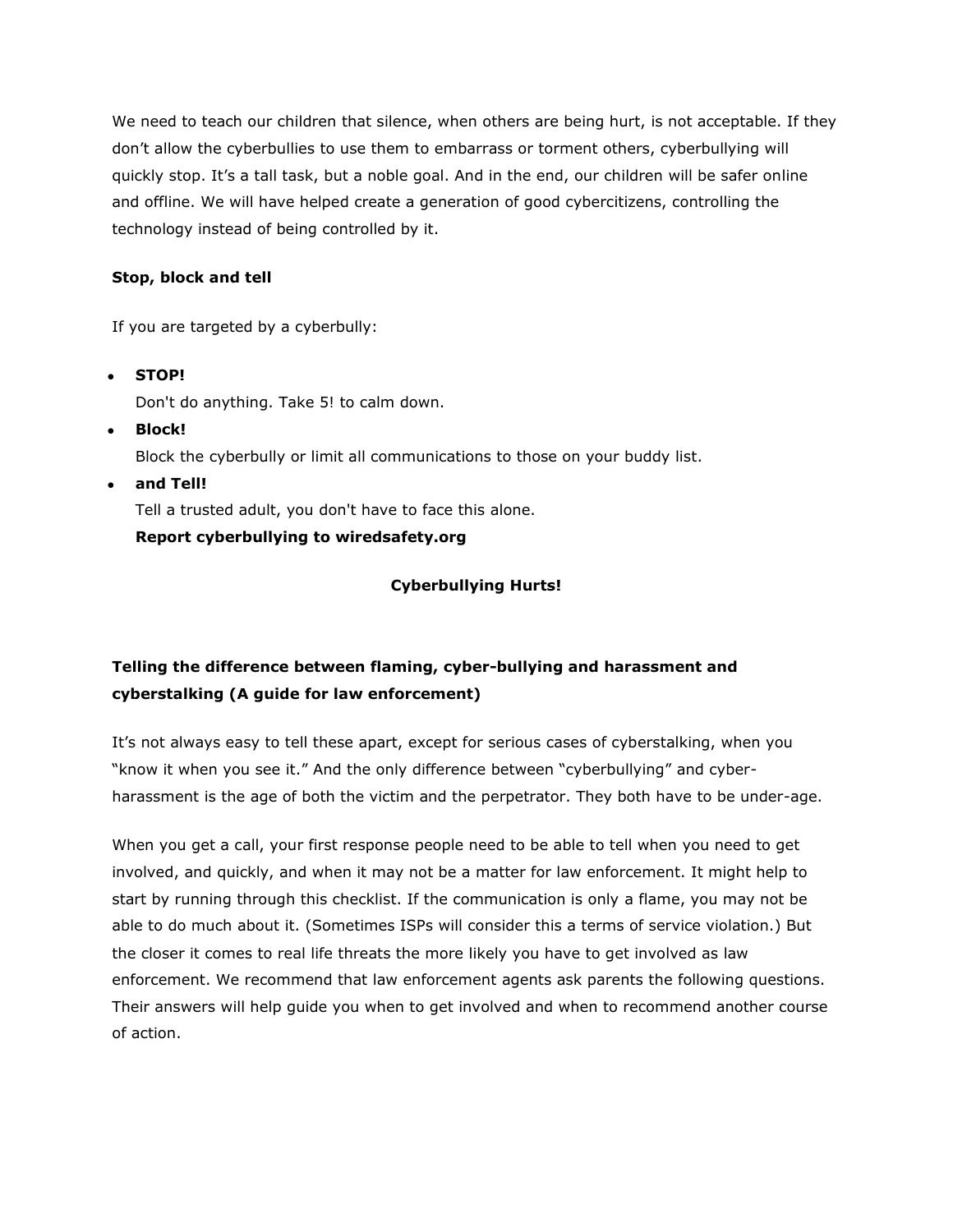### **The kind of threat:**

- The communication uses lewd language
- The communication insults your child directly ("You are stupid!")
- The communication threatens your child vaguely ("I'm going to get you!")
- The communication threatens your child with bodily harm. ("I'm going to beat you up!")
- There is a general serious threat. ("There is a bomb in the school!" or "Don't take the school bus today!‖)
- The communication threatens your child with serious bodily harm or death ("I am going to break your legs!" or "I am going to kill you!")

#### **The frequency of the threats:**

- It is a one-time communication
- The communication is repeated in the same or different ways
- The communications are increasing
- Third-parties are joining in and communications are now being received from (what
- appears to be) additional people

#### **The source of the threats:**

- Your child knows who is doing this
- Your child thinks they know who is doing this
- Your child has no idea who is doing this
- The messages appear to be from several different people

#### **The nature of the threats:**

- Repeated e-mails or IMs
- Following the child around online, into chat rooms, favorite Web sites, etc.
- Building fake profiles, Web sites or posing as your child's e-mail or IM
- Planting statements to provoke third-party stalking and harassment
- Signing your child up for porn sites and e-mailing lists and junk e-mail and IM.
- Breaking in to their accounts online
- Stealing or otherwise accessing their passwords
- Posting images of the child online (taken from any source, including video and photo phones)
- Posting real or doctored sexual images of the child online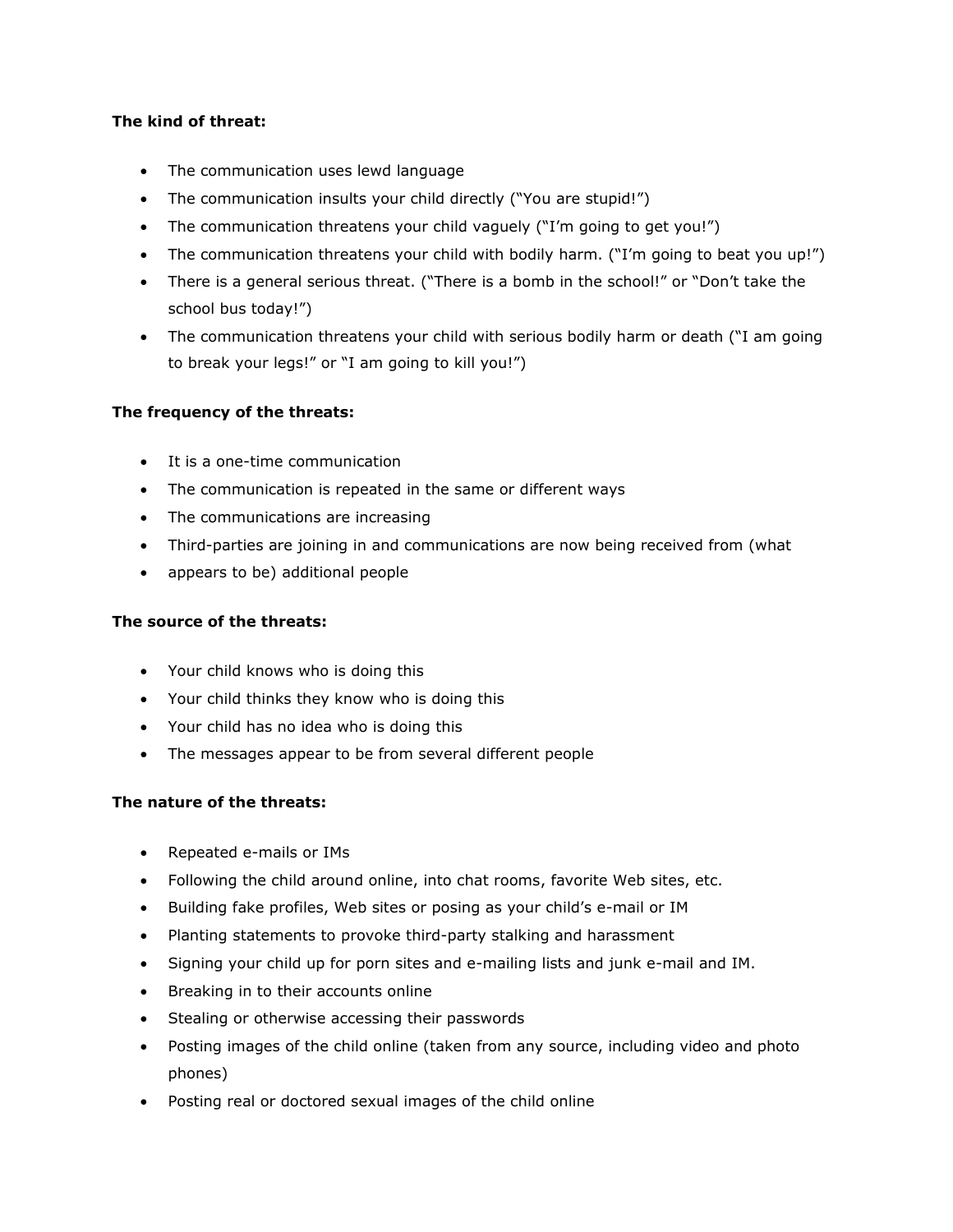- Sharing personal information about the child
- Sharing intimate information about the child (sexual, special problems, etc.)
- Sharing contact information about the child coupled with a sexual solicitation ("for a good time call ..." or "I am interested in [fill in the blank] sex...")
- Reporting the child for real or provoked terms of service violations ("notify wars" or "warning wars")
- Encouraging that others share their top ten "hit lists," or ugly lists, or slut lists online and including your child on that list.
- Posting and encouraging others to post nasty comments on your child's blog.
- Hacking your child's computer and sending your child malicious codes.
- Sending threats to others (like the president of the United States) or attacking others while posing as your child.
- Copying others on your child's private e-mail and IM communications.
- Posting bad reviews or feedback on your child without cause.
- Registering your child's name and setting up a bash Web site or profile.
- Posting rude or provocative comments while posing as your child (such as insulting racial minorities at a Web site devoted to that racial minority).
- Sending spam or malware to others while posing as your child.
- Breaking the rules of a Web site or service while posing as your child.
- Setting up a vote for site (like "hot or not?") designed to embarrass or humiliate your child.
- Masquerading as your child for any purpose.
- Posting your child's text-messaging address or cell phone number online to encourage abuse and increase your child's text-messaging or cell phone charges.
- Launching a denial of service attack on your child's Web site
- Sending "jokes" about your child to others or mailing lists.

The more repeated the communications are, the greater the threats (or enlarging this to include third-parties) and the more dangerous the methods, the more likely law enforcement or legal process needs to be used. If personal contact information is being shared online, this must be treated very seriously.

If the child thinks they know who is doing this, that may either make this more serious, or less. But once third-parties are involved (hate groups, sexually-deviant groups, etc.) it makes no difference if the person who started this is a young seven year old doing it for a laugh. It escalates quickly and can be dangerous.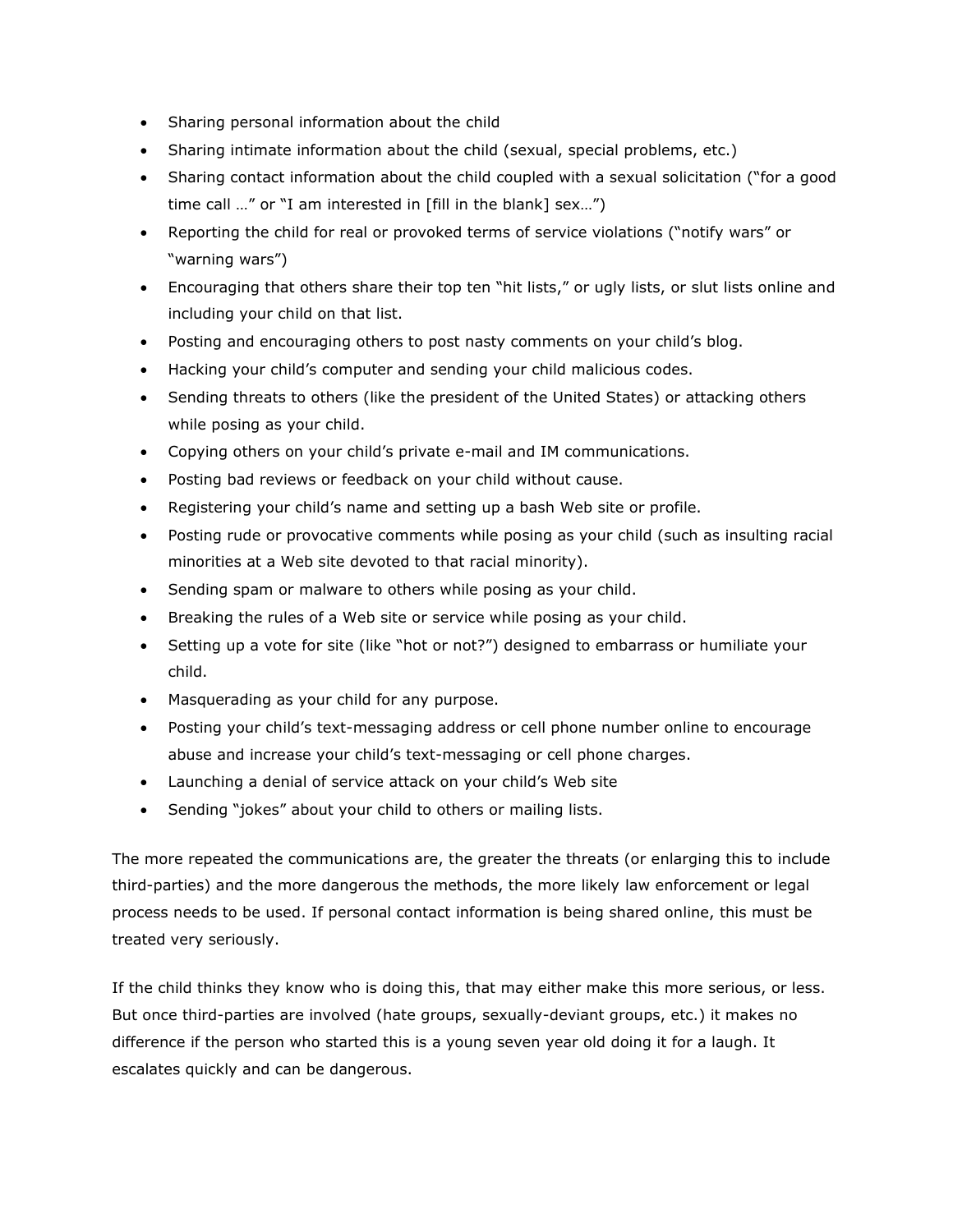It's best to work out relationships with the big ISPs in your area well before you need them. Find their offline contact information, including off hours. Learn how to track an IP address and preserve evidence. And make sure that you issue your subpoenas in the form they need, using your time zone for tracking the dynamic IP addresses of record. Many ISPs discard the subscriber/IP data after a week to thirty day period. So time is crucial. If you need to get your paperwork together, send them a quick note asking them to preserve the records pending your formal subpoena. They will usually do this on a less formal request on law enforcement letterhead.

#### **Are you a cyberbully?**

Often, people who are victims are also bullies. Before you feel too bad for yourself, take the quiz below to find if you, too, are part of the cyberbullying problem! Rate yourself on the following point scale according to if, and how many times, you have done the below activities. Give yourself 0 points if you've never done it, 1 point if you have done it 1 or 2 times, 2 points if you have done it 3-5 times, 3 points if you have done it more than 5 times.

#### **Have you ever...**

\_\_\_Signed on with someone else's screen name to gather info?

\_\_\_Sent an e-mail or online greeting card from someone's account?

\_\_\_Impersonated someone over IM or online?

\_\_\_Teased or frightened someone over IM?

Lattuded Someone who you really are online, telling them to "guess"?

\_\_\_Forwarded a private IM conversation or e-mail without the permission of the other person?

\_\_\_Changed your profile or away message designed to embarrass or frighten someone?

\_\_\_Posted pictures or information about someone on a Web site without their consent?

\_\_\_Created an Internet poll, either over IM or on a Web site, about someone without their consent?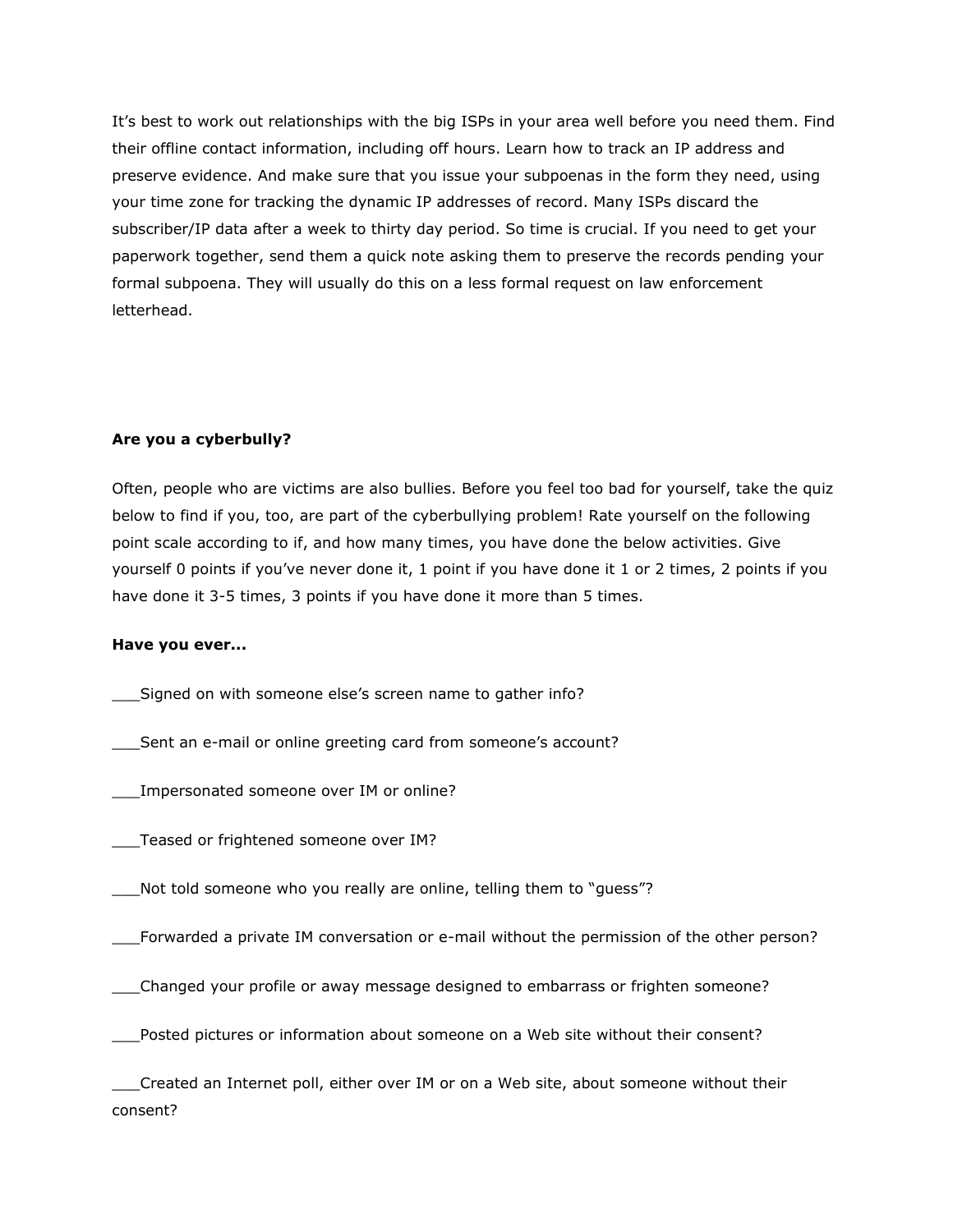\_\_\_Used information found online to follow, tease, embarrass or harass someone in person?

\_\_\_Sent rude or scary things to someone, even if you were just joking?

\_\_\_Used bad language online?

Signed someone else up for something online without their permission?

\_\_\_Used an IM or e-mail address that looked like someone else's?

\_\_\_Used someone else's password for any reason without their permission?

Hacked into someone else's computer or sent a virus or Trojan horse to them?

\_\_\_Insulted someone in an interactive game room?

\_\_\_Posted rude things or lies about someone online?

\_\_\_Voted at an online bashing poll or posted to a guestbook saying rude or mean things?

#### **Now calculate your total score:**

0 – 5 Points: Cyber Saint

Congratulations! You're a cyber saint! Your online behavior is exemplary! Keep up the good work!

6-10 Points: Cyber Risky

Well, you're not perfect, but few people are. Chances are you haven't done anything terrible and were just having fun, but try not to repeat your behaviors, since they are all offenses. Keep in mind the pain that your fun might be causing others!

11-18 Points: Cyber Sinner

Your online behavior needs to be improved! You have done way too many cyber no-no's! Keep in mind that these practices are dangerous, wrong, and punishable and try to be clean up that cyber record!

More than 18: Cyber Bully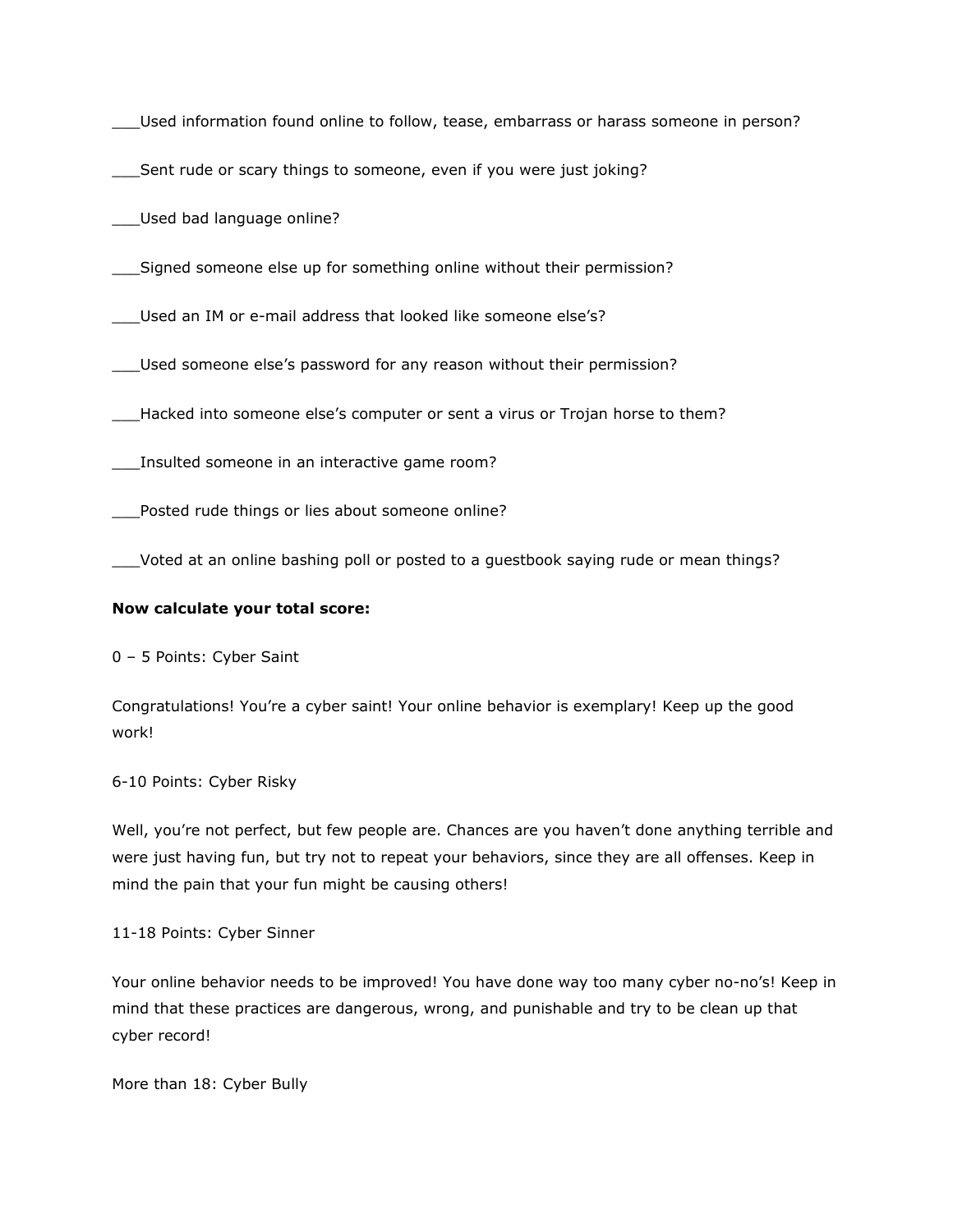Put on the brakes and turn that PC/MAC/text-messaging device around! You are headed in a very bad direction. You qualify, without doubt, as a cyberbully. You need to sign off and think about where that little mouse of yours has been clicking before serious trouble results for you and/or your victim(s), if it hasn't happened already!

#### **Take 5!**

Put down the mouse and step away from the computer…and no one will get hurt!

The Internet and mobile technology are very powerful. But if misused, they can also be dangerous to yourself and others. Most of the time we make sure that people are old enough and pass special tests before they drive cars, operate heavy machinery or otherwise use potentially powerful technology. This is for their safety and the safety of others.

But the Internet is different. It's kids who show the adults how to use it. And kids who learn quickly how to abuse it as well. Unfortunately, the abuses are limited only by their limitless imaginations and tech skills.

Our kids use the Internet the way we used the phone when we were young. They "talk" using text-messaging and instant messaging, often at the same time they are chatting on the phone with the same people. It may be hard for parents to conceive of the ways our kids use technologies as part of their everyday lives.

I was talking to some middle school students recently, and asked them how they would feel if they didn't have the Internet anymore. They told me that the Internet is their "life!" It's how the learn, how they communicate, how they socialize and how they share information.

But the casual nature of the way they use the technology leads to abuse and mistakes. The typed word doesn't clarify tone. It doesn't, without more (like an emoticon :oP or an acronym like "jk" which is the short form for "just kidding"), convey the kind of information we obtain when we hear the person's voice or watch their body-language or eye-contact. We make judgments based on how the words appear to us. And those judgments are often wrong. They are often taken out of context and misunderstood.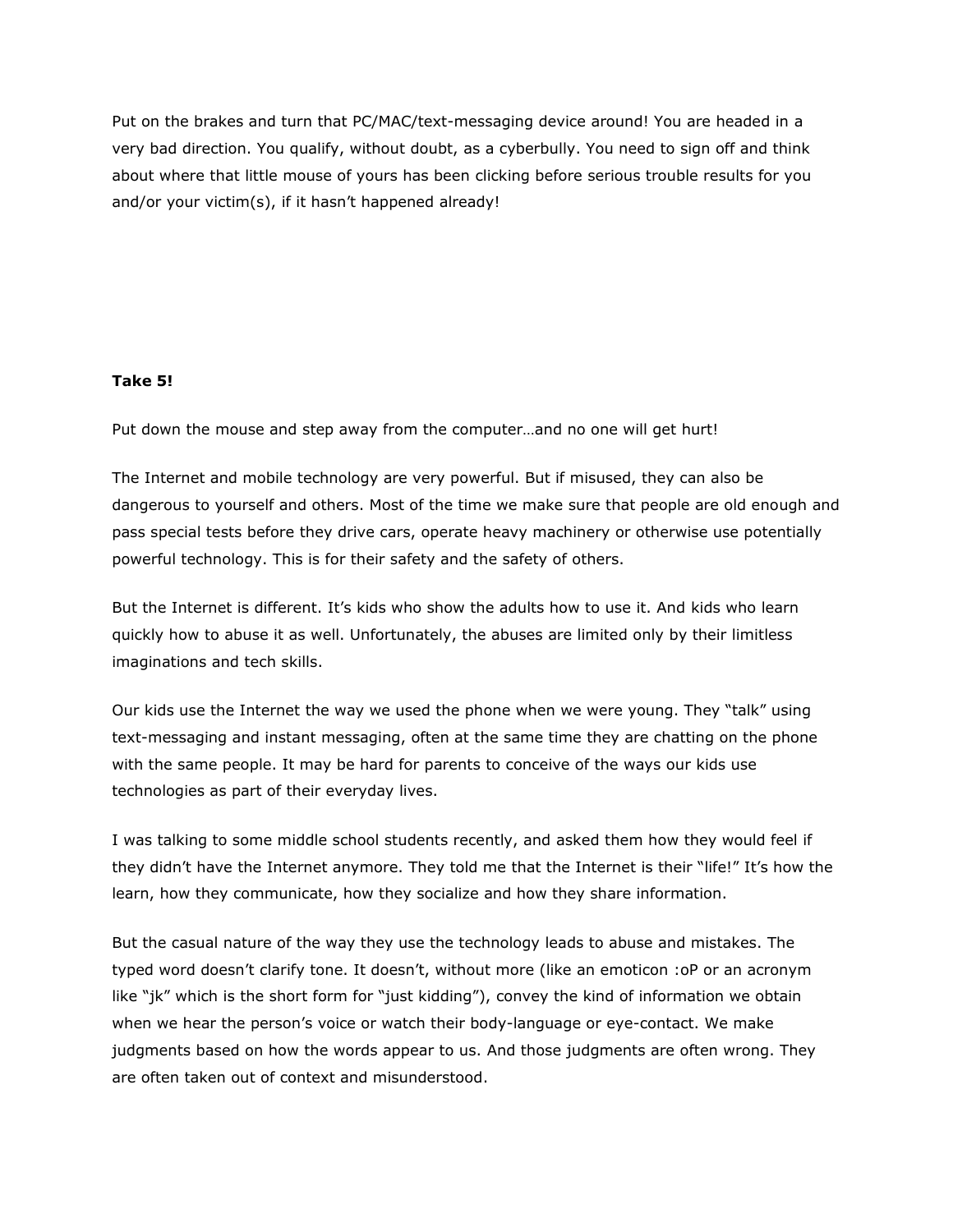That results in hurt feelings, anger, frustration and feeling threatened. And when people, especially kids, act out of anger, frustration or fear things get out-of-hand quickly. Like drinking and driving, emotions and the Internet should never be mixed. Emotions create a situation where we click before thinking. We don't think about how the person on the other end may misunderstand our message or our intentions. We don't think at all.

The best way to counter this problem is by teaching our children (and ourselves) to Take 5! - put down the mouse and step away from the computer. By not reacting and taking the time to calm down, we can avoid becoming a cyberbullying ourselves. What can we do for 5 minutes to help us calm down? Kids have suggested: throwing a baseball or shooting hoops, baking cookies, reading, napping, taking a walk or a run, watching TV, talking to a friend and hugging a stuffed animal.

#### A Checklist for Cybercommunications:

Before sending that e-mail or posting on that Web site or bulletin board, think before you click "send." Re-read what you were going to send. If it meets any of these factors, don't send it until you fix them. And if you can't fix them, maybe you shouldn't send it at all.

It's so easy for anyone to misunderstand e-mails and cybercommunications. We have to be very very careful to make them clear and help others to understand what we really mean. We also need to be careful not to hurt others and be good netizens.

# **Start by making sure you are sending things to the right place, that it arrives and that the right person gets it.**

Is it addressed to the right person? Are you sure? Have you checked the spelling and the screen name carefully? Are they in your address book or on your buddy list already? The easiest way to make sure that you have their correct screen name or e-mail address is to save it automatically when they send you something. Parents should input their children's approved correspondents into their buddy lists and address books to make sure that it is done correctly. Also, people (especially kids) change their e-mail addresses and screen names often. Make sure you are using the most up-to-date one.

Also, don't be so sure that your e-mail makes it to the person you sent it to. With so many junk e-mails and viruses being sent these days, most Internet service providers are using spamblocking technology to block and filter messages they think may be spam. Many innocent messages are caught in the spam-filters and never get delivered anymore. Some people are also using their own anti-spam software that may block your e-mail. Remind your friends to add your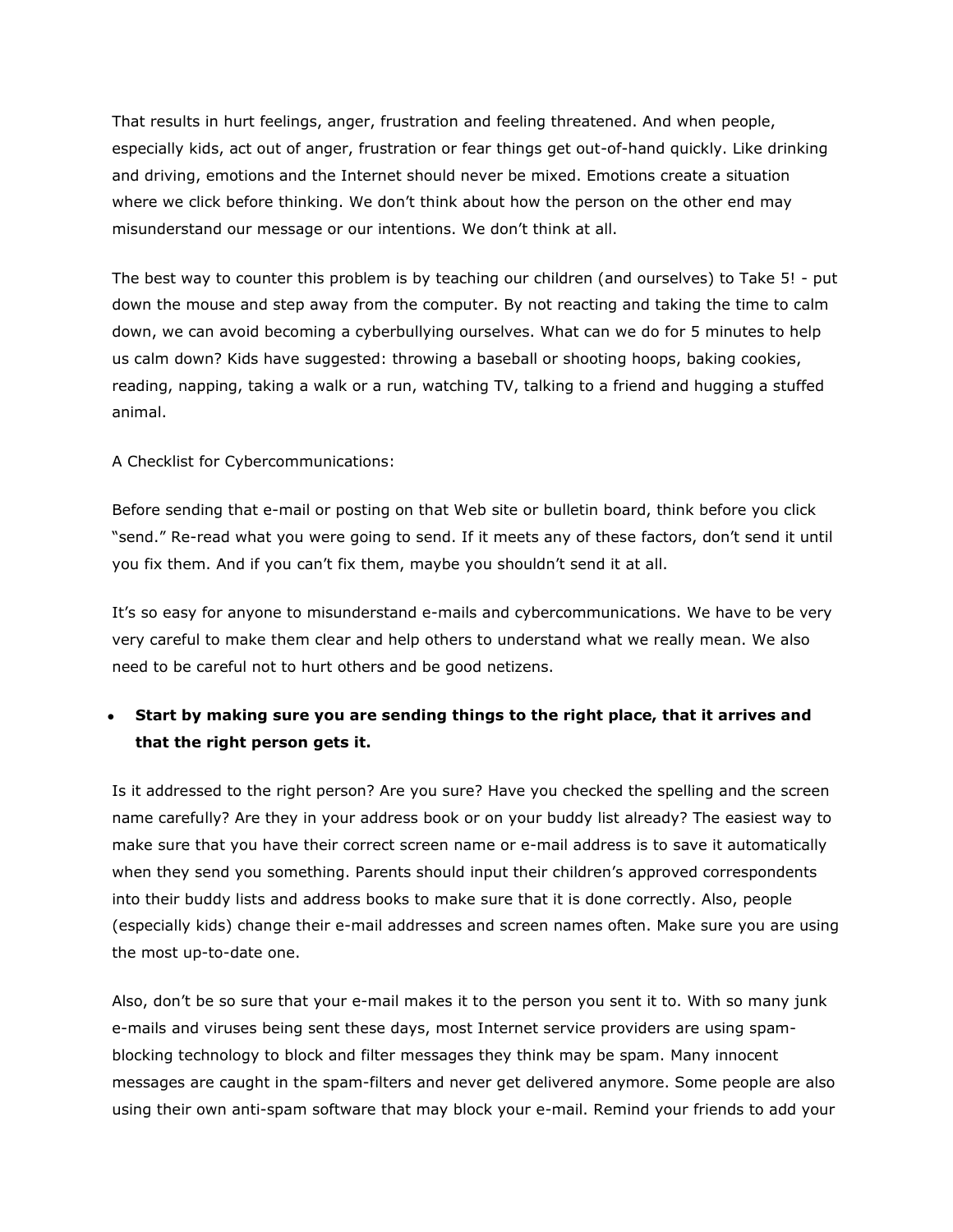e-mail address and screen name to their approved list so that you won't be blocked by accident and warn them in advance before using a new address or screen name. Depending on which email service you use, you may be able to track your message and see if it is ever delivered, and sometimes if it is even read. There are other applications you can use as well. It's good netiquette to ask the person before sending something to track whether they have opened or read the e-mail before using it. But just because you send something, don't get angry if the other person doesn't reply. First make sure they received it. (And make sure that they aren't blocked by your e-mail filters or spam-blockers either.)

Sometimes one family will use the same e-mail address or screen name for everyone. It could be embarrassing if you send a personal and private message to someone and their parents or older brother reads it instead. Check first. Also, many parents read their kids e-mails. Check with your friends and see if their e-mails are reviewed by their parents. You may want to be more careful if they do.

# **Is it worth sending? Don't waste peoples' time or bandwidth with junk, chain emails and false rumors**

Some of your friends and people you know love getting lots of e-mail, IMs and jokes. Others don't. Before you start sending lots of jokes and attachments to someone, find out if it's okay first. And if they tell you they are busy, respect their time. It never hurts to ask first. That way people will look forward to getting your e-mails and cybercommunications instead of ignoring them. Also, don't send long e-mails to people who only read short ones, or short ones to people who like long ones without explaining why.

Don't send chain e-mails. They clog up e-mail servers, especially at school. And sometimes scare people, especially younger kids. Also, sometimes bad people who are looking to find kids online use them to spy on e-mails and find new kids to contact. (You can read more about chain emails at "e-mail netiquette and safety.")

Also, never send anything you haven't confirmed as being true. Many hoaxes and cyber-rumors are sent by people who just blindly forwarded them on, without checking to see if they are true. (You can read more about urban legends, hoaxes and cyber-rumors and how to check and see if they are true or not at our "Truth or Hype" section.)

If you are going to send an e-mail to someone famous you found online, think about what you're going to say. Many of these people answer select e-mails, and you want yours to be answered, not ignored. Also, if you ask them for something that is inappropriate (like helping you write your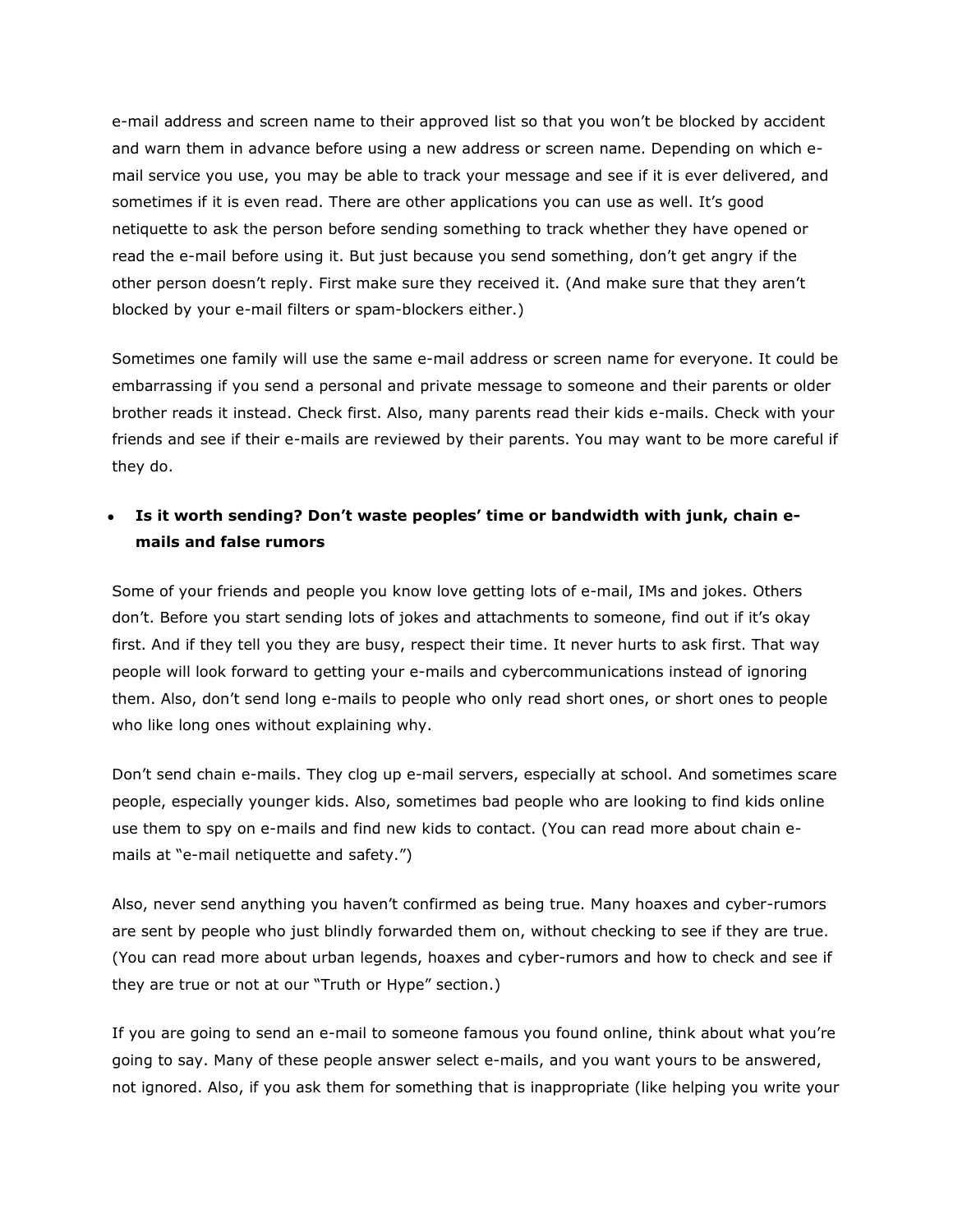term paper) or something you should have found on your own (like their biography or information readily found at their Web site) they probably won't bother answering you.

Also, don't just send a "hi!" message without more. The worse that will happen is that it will be caught in the spam-filter or ignored. The best that will happen is that they will say "hi" back. What good is that? Also, never send an attachment to someone you don't know. They will probably automatically delete it. You can almost always include a photo or the document in the e-mail itself, instead of having to attach it. And make sure that you have allowed them to reply, without finding that they are blocked by parental controls or your e-mail filters.

#### **Proofread and spell-check your e-mails and make sure they know who you are**

Many messages are never understood or are misunderstood because people left out words, or said things unclearly, or misspelled words. While your e-mails don't have to be formal works of art, your should make them clear. If they are important enough to send, they are important enough to be understood. The rules for instant messaging are different and more grammar mistakes and spelling errors are accepted there.

Also make sure that you re-read what you are sending to make sure it says what you want it to say. If something could be misunderstood, or understood two different ways, either re-write it or use an emoticon to let them know which meaning you used. Don't use shorthand or acronyms they don't understand. And if you are referring to someone else, make sure they know who you are talking about.

Also make sure that you sign your e-mails and cybercommunications with a name the recipient will recognize, if you aren't using your normal screen name. Don't' give away personal information, but telling them that this is a new account or screen name and your old one was [fill in the blank] helps your message get read, instead of trashed. Putting that in the subject line may help.

# **Don't attack others online, say anything that could be considered insulting or that is controversial**

Until you get to know someone very well, it's always best to stay away from controversial topics, like politics, religion, race, sex, nationalism, war, special physical or mental limitations, money and gender-based issues. Once you get to know each other well-enough to know what is acceptable, you can get into these topics online, but even then, be very careful. Most cyberproblems start when people are talking about these and similar topics.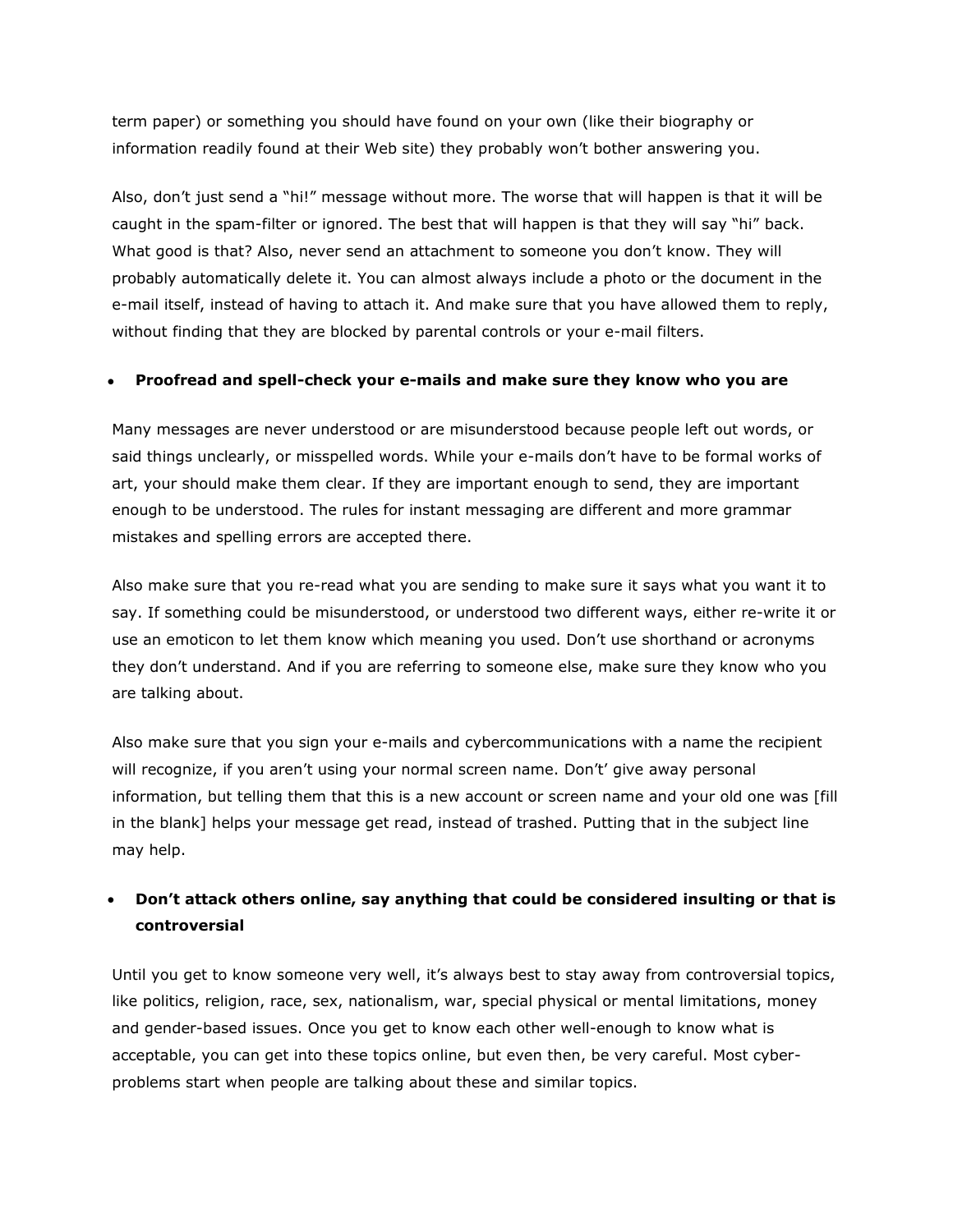And be especially careful when dealing with people form other cultures and countries online. What may be perfectly acceptable in the United States may not be acceptable in Japan, or England, or Hong Kong, or New Zealand. Watch what they say and how they say it before jumping in. Be extra polite and respectful and don't be afraid to ask how they do things where they live. It's a great way to learn.

If someone tells you that you hurt their feelings, find out how and apologize. Let them know when you did things without meaning to. If they lash out at you, thinking you did it on purpose, before you attack them back, try explaining that it was accidental.

Don't use all capital letters (considered shouting online) and be careful about using bad language or being provocative. Don't intentionally say anything to hurt some else's feelings or invade their privacy online or offline. And always scan your system for viruses and malicious code so that you don't send a virus by accident to someone else. (Use a good anti-virus program on anything you receive or download to make sure you don't pick up any viruses.)

# **Don't forward other people's e-mails without their permission or share their personal information**

Sometimes, without realizing it, we copy someone new on an e-mail thread. It might contain personal information or a personal communication that someone else shared with only you three levels down and you didn't realize that you were now allowing others to read it. Either delete all but the most recent message when forwarding it, or re-read the older threaded messages before forwarding to make sure nothing personal is in those messages. Many private things slip through that way by mistake.

#### **Are you angry when you are writing this message?**

If you are writing the e-mail, instant message or post when you are angry, review it carefully. Also take the time to cool down before sending it and check the tips for avoiding cyberfights, by using the tips we learn in Take 5!

Are you replying to something that is designed to insult you, flame you, cyber-bully you or harass you? If so, think again. These things go away much faster if you don't reply at all. The person sending them is looking for a reaction. They soon get tired and go away if they don't get any. Also, you should let your parents or teachers know if you are receiving hateful or threatening cybercommunications or if you receive something that hurts your feelings or makes you feel bad. You are entitled not to be attacked online and enjoy e-mail and cybercommunications without worrying about nasty people.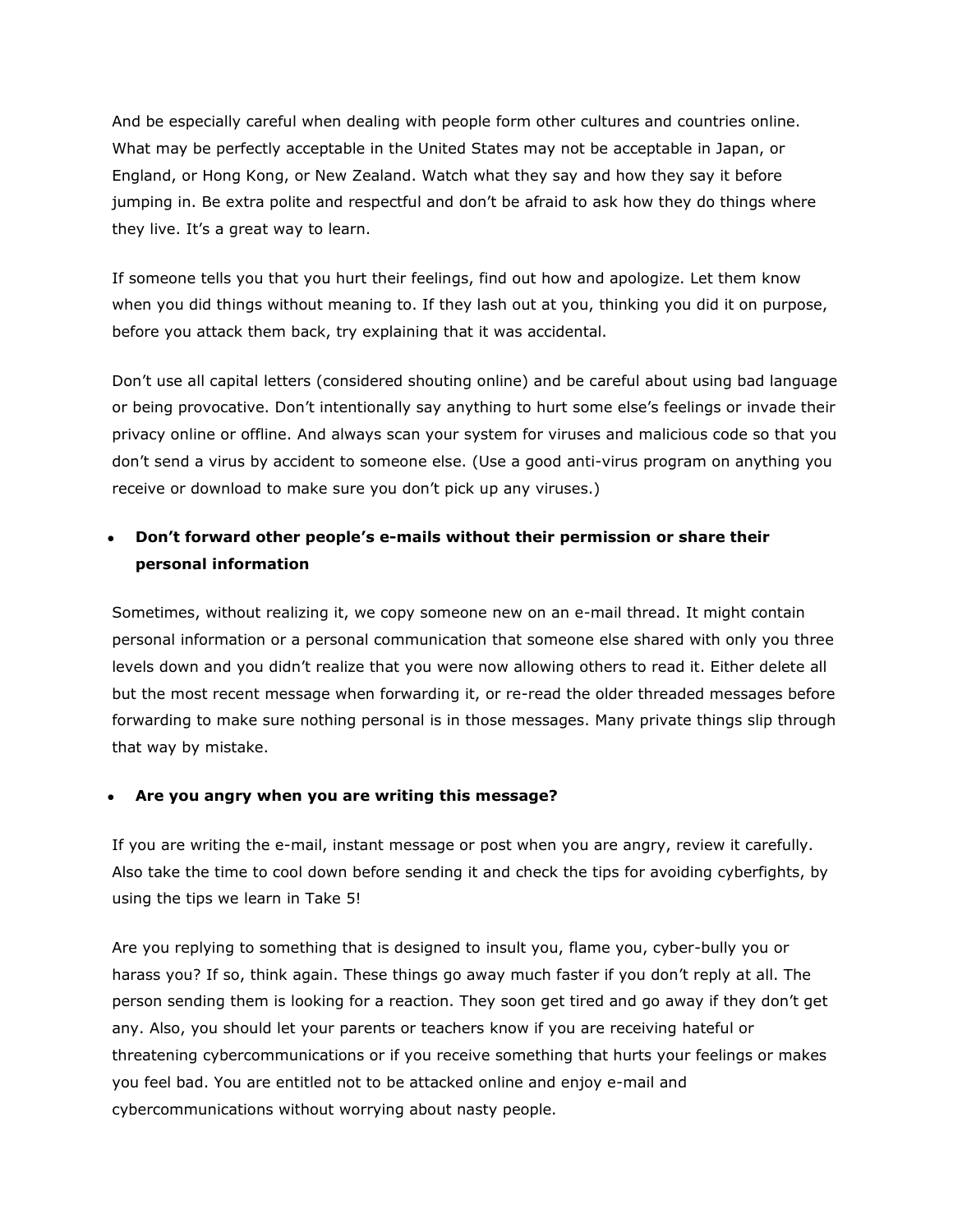#### **Don't reply to spam, even to ask to be removed from their mailing list**

Spammers buy lists of millions of e-mail addresses and instant messaging screen names. Harvesting programs gather up these addresses wherever they can find them online, in chat rooms, on message boards, from chain e-mails and registrations. So, many of these addresses are old and don't work. If you reply, one of two things happens. You either have sent a reply to a fake address they have used to send the e-mails from, or you have now let them know that your address is a good one and you will receive many more messages. They will even sell your address for more money, since they can now promise that you have read the spam messages you receive.

While your e-mail service provider may ask you to forward spam to their TOS (terms of service violations address), you shouldn't bother. Instead, use a good anti-spam program or the dual email trick. [link to dual e-mail trick])

# **How private is the message you are sending? Are you willing to have others read this message or forward it to others without your permission?**

E-mails get misdelivered all the time. And sometimes the people we send them to share our communications with others without asking us first. (This includes logs of our chat room discussions and of instant messaging.) The courts allow others to read your e-mails under special circumstances. Don't ever say anything in a cybercommunication you wouldn't be willing to allow someone else to read. We always tell people not to say anything they wouldn't write on a postcard they send through the mail. Sometimes when our friends get angry with us, they intentionally post our e-mails on public Web sites or send them to others. If you are going to share something very private, it's best to use the phone or person-to-person communications (obviously only with people you know in real life).

When students apply for jobs or internships the recruiter will sometimes "Google them" first. We have seen many cases where old messages they posted when they were much younger and didn't realize would turn up in an online search cost someone an internship position or a job. (It's always a good idea to "Google yourself" regularly and make sure nothing turns up that you would be embarrassed about or that gives away personal information about you online.)

Also, many parents and schools monitor communications. This means they can read what you have written. Have you written anything they can't read? And if you are using a family account that one of your parents uses for work e-mail, their boss may be monitoring e-mails too. That could be very embarrassing for everyone and may cost your parent their job.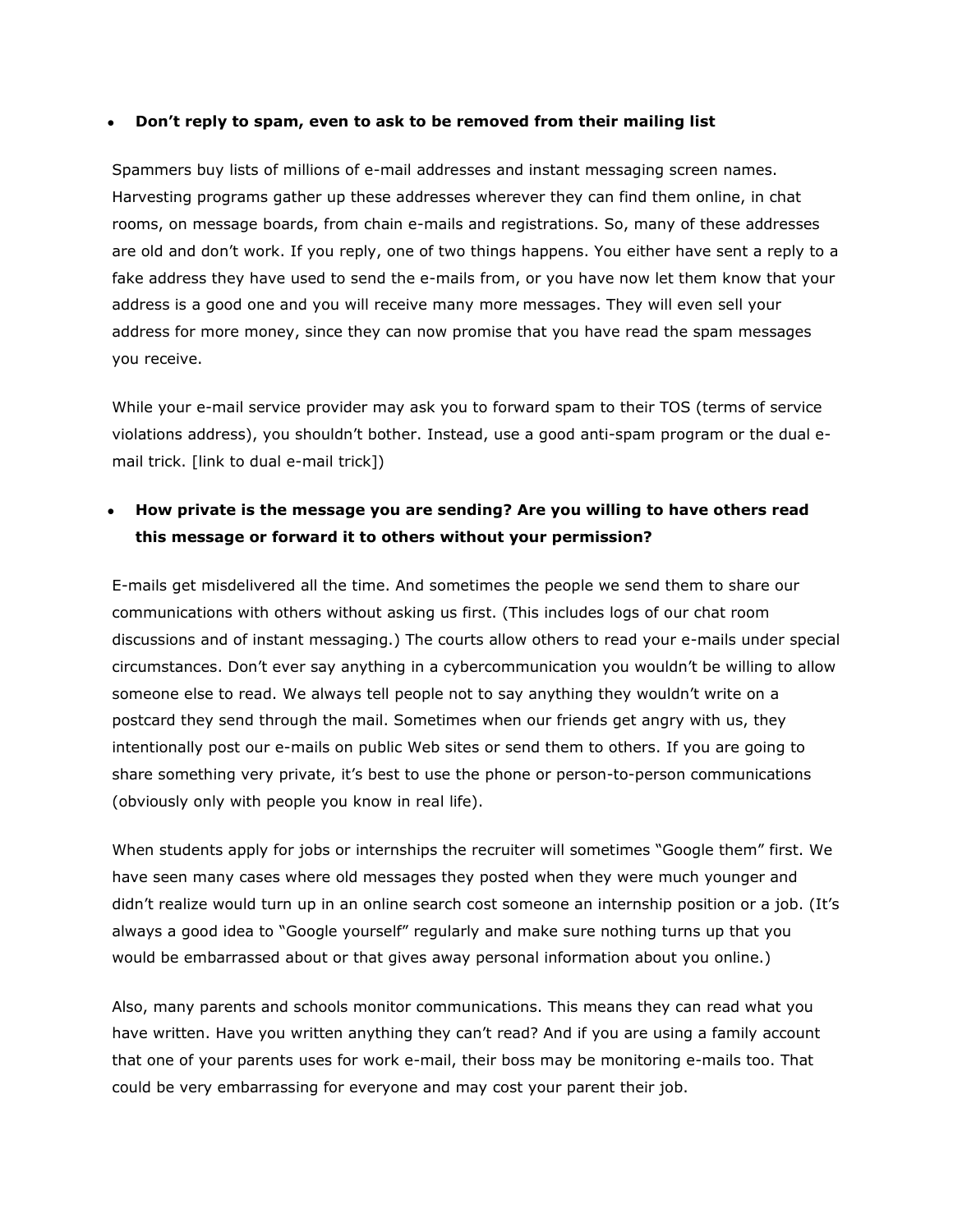© WiredKids, Inc. All rights reserved.

#### **Instant messaging 101**

Instant messaging is what kids do online more than anything else. There are many different kinds of instant messaging technology, and most are free. AIM (AOL's instant messenger free application) is the most popular, but MSN's free instant messenger application and Yahoo's free instant messenger application are also very popular.

IM is more like talking than e-mail is. You can do it while playing games, or doing homework or even while talking on the telephone to the same people you are IMing. Some kids IM certain kinds of things while talking about others in the same conversation. IMs are used to emphasize certain points, or to add additional thoughts or information.

Text-messaging devices, like mobile phones and mobile text-messengers, are very popular with kids as well. They are used to chat, send messages and communicate with their friends and, increasingly, parents. Many schools have banned these devices, as kids have learned to use them to cheat on tests (IMing each other for the answers) or to pass messages in class.

Some of the newer applications allow voice IM, and photo or video IMs too.

Attachments, including malicious code and viruses, can be sent by IM too. And spam has moved over the IM, being renamed SPIM to differentiate it from its e-mail counterpart.

Most IM safety tips mirror e-mail and chat safety tips. Not sharing personal information with strangers, making sure you really know the person you are IMing, checking all attachments with an updated anti-virus program are all at the top of the lists. Knowing how to use the privacy and security settings for your IM application is essential, as well. Blocking any person who bothers you, or who sends you unwanted or inappropriate messages or attachments is very important. And blocking anyone not on your approved or buddy list is too.

Cyberbullying, cyberstalking and harassment often occur using IM applications. Trojan horse hacking and virus programs are often sent that way too. Since many screens are open at once, kids are not as careful when opening IMs as they are with e-mails.

When things go wrong, it's harder to trace an IM than an e-mail. They don't use the traditional headers used by e-mail applications, so spotting the IM source isn't easy. And finding who is behind the IM message is much harder with IM as well. Many e-mail accounts require a paid subscription and can be traced to the sender easily. IM accounts, like many free web-based e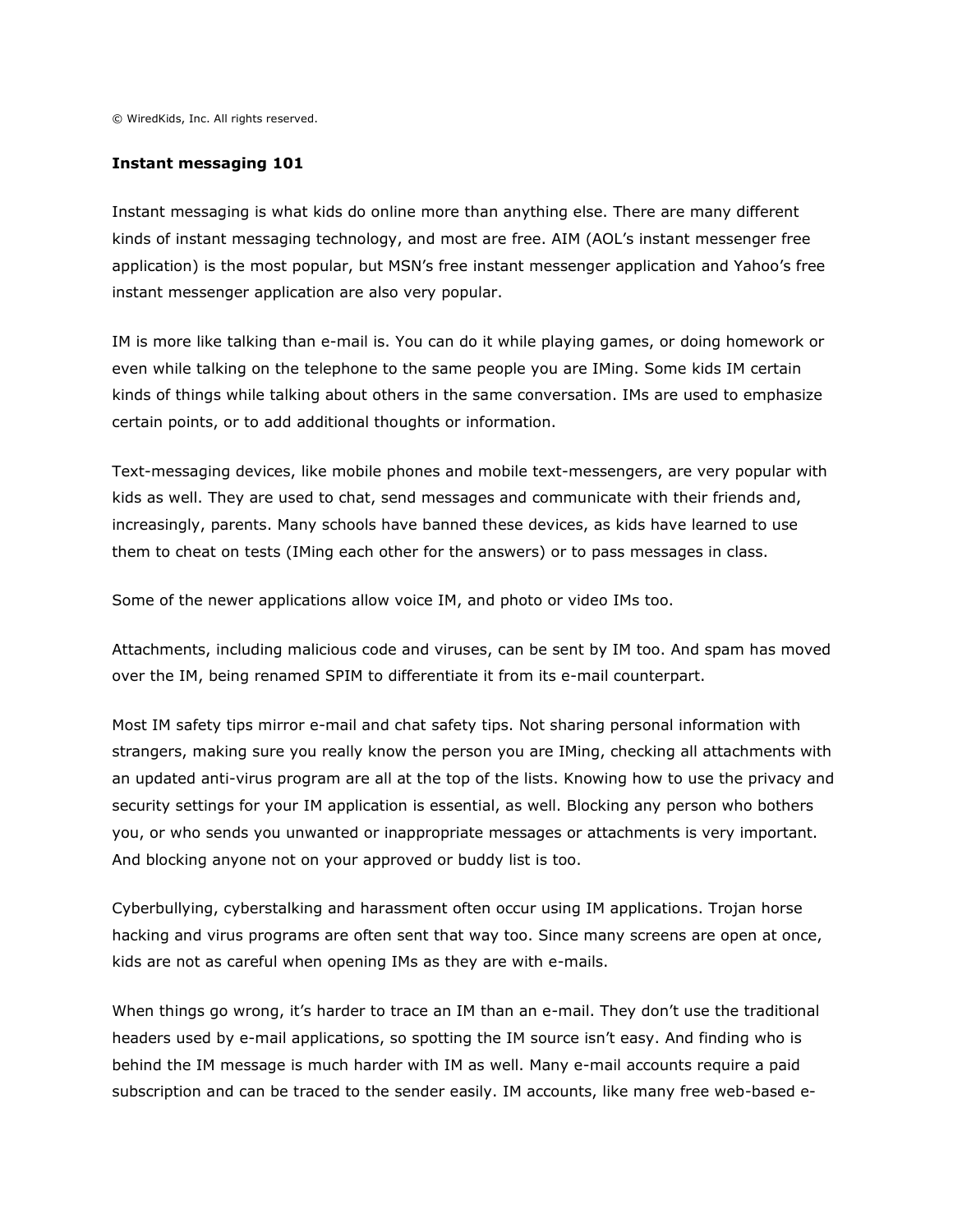mail accounts, can be opened by anyone and shut down as fast. No proof of who you really are is required. And, while chat rooms often receive the biggest blame for online sexual predators, in the U.S. at least most cases involve IM, not chat. That's why using a logging or monitoring product that will capture IMs is important in case anything goes wrong. Otherwise, the message is lost in the ether and taking any disciplinary actions or legal action is difficult, if not impossible.

Many kids use more than one IM application, since with the exception of Trillian, they only communicate with others using the same IM platform. And having eight or nine IM communications open at the same time isn't unusual at all, when kids are IMing. Because it is more like talking than writing, kids find themselves breaking the privacy and safety rules when using IM more than in other applications, except chat. And IMing with strangers is much more dangerous than chatting with strangers. I always explain that most of us would prefer that our children are approached on a full playground, rather than one-on-one, if they encounter a sexual predator. There is strength and safety in groups. When approached one-to-one our children are often easier prey.

But banning IM is not an option. The kids would feel and be isolated if their friends communicate using IM. They wouldn't know what social events are planned and wouldn't be informed when everyone else learns about things. It's much better to screen out strangers and teach ourselves and others not to respond when a stranger sends an IM with "hi!" and tries to make us "guess" who they are. If they are really someone you know, they will find a way to let you know. Block and report any misuse as well.

The only way to monitor IMs and to capture them for any future reporting or prosecution needs is to use a monitoring software, like Spectorsoft.

#### Sticks and Stones - Defaming Others Online

Sticks and stones will break their bones, but words will never hurt them—right? Wrong! While the First Amendment gives us the right of free speech, it does not give us the right to say false and horrible things about others. In the United States, someone whose reputation is damaged by a false statement made by another can sue that person for defamation. (Libel is when the defamatory statement is written, and slander is when it is spoken.) Under rare circumstances, such statements and the way they are delivered may rise to the level of cyberstalking or harassment, considered a crime in more than 46 states.

Unfortunately, since the advent of the Web, many are taking their grievances to the public, online. They are building defamatory websites and posting defamatory comments online. While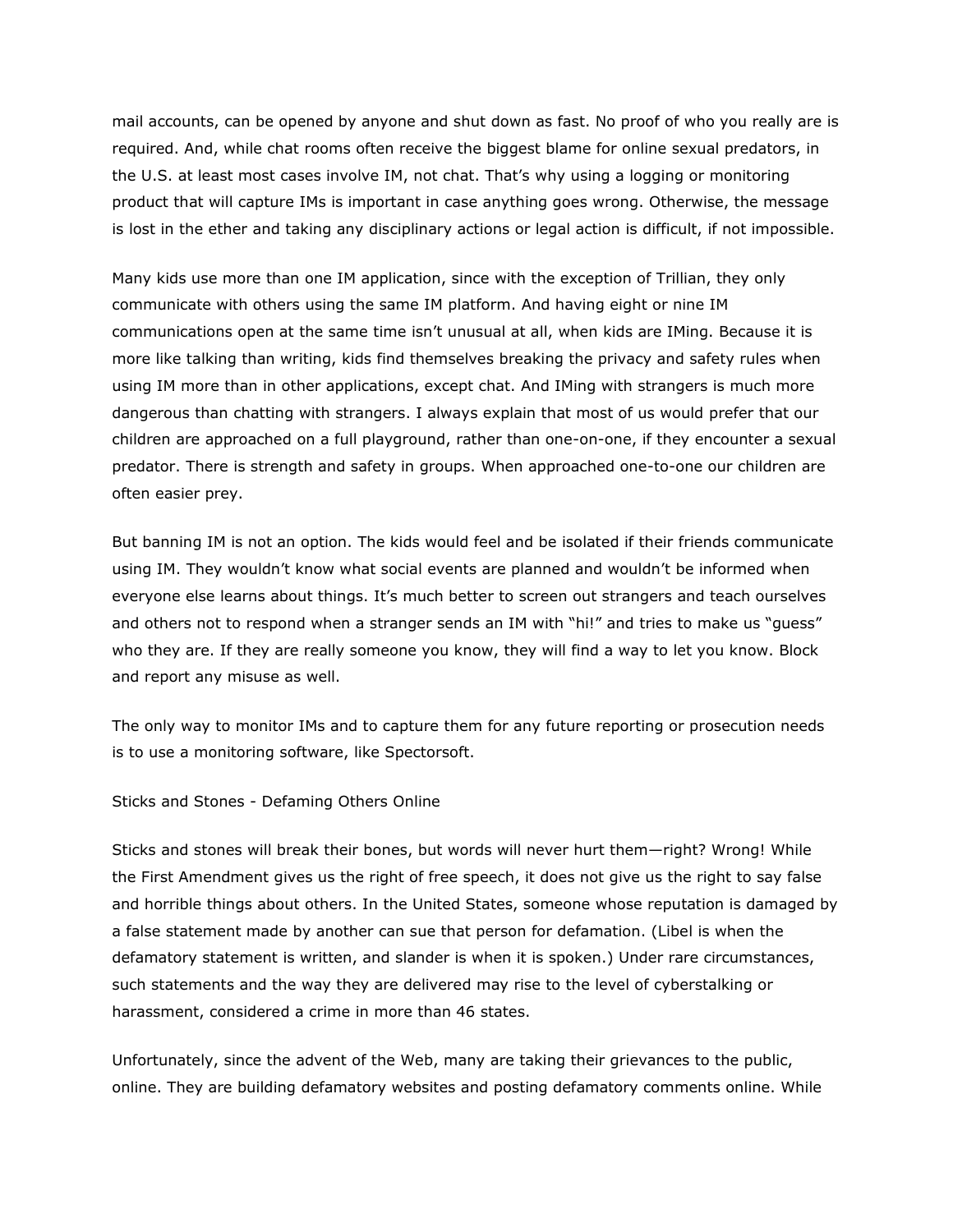initially the victims of the defamation may ignore the postings and websites, they are starting to take action more and more frequently. And kids and teenagers are getting into the act as well. When harassment occurs and young people are on both sides of the events, with a young person harassing another young person, it is typically called cyberbullying. (When an adult is on one side or another, it is typically called cyberstalking or harassment.)

Our kids need to know that the online services and ISPs will provide their identity pursuant to legal process. And they can be found and held responsible for what they say and do online. It's very important that we teach our children to understand accountability, online and offline. Schools can be very helpful here. Unfortunately, sometimes when cyberbullying occurs the schools get involved in trying to discipline the students for off-hours and off-premises activities, often to their detriment.

#### **Off-School Web sites**

Just as kids have circulated derogatory jokes and drawings of teachers over the generations, these digital kids circulate their jokes, insults, and drawings using the power of the Web, where they can be viewed by everyone. They then share the URL (Web address) of the site, so fellow classmates can appreciate their work. Often the URL ends up in the hands of a teacher. Teachers and administrators who are the target of the site report it, and threaten to file a lawsuit or to report it to the police. The school then feels compelled to do something. Typically the child is suspended or expelled, or college recommendations are withdrawn.

But several times the ACLU has taken these schools to court for disciplining a child for actions taken off-premises, and in most cases the school has lost the lawsuit. It can be a very costly mistake—a school system may have to pay \$50,000 or more in damages when it exceeds its authority in this area. So what's a school to do? I would suggest they take their lead from a very experienced school superintendent.

A teenager in that high school, after getting angry with certain teachers and administrators, lashed out by posting some pretty vulgar and insulting things about them on a personal website. He wrote the site from home and posted it online. It wasn't posted on the school's server, but was available to everyone with Internet access once they had the URL. URLs of classmates' sites get passed around quickly, and many of the kids in the school accessed the site from the school's computers.

When the word got back to the teachers and administrators, they were understandably furious. They sought help from the police, who threatened to charge the teenager with harassment (but they wouldn't have been able to make that charge stick).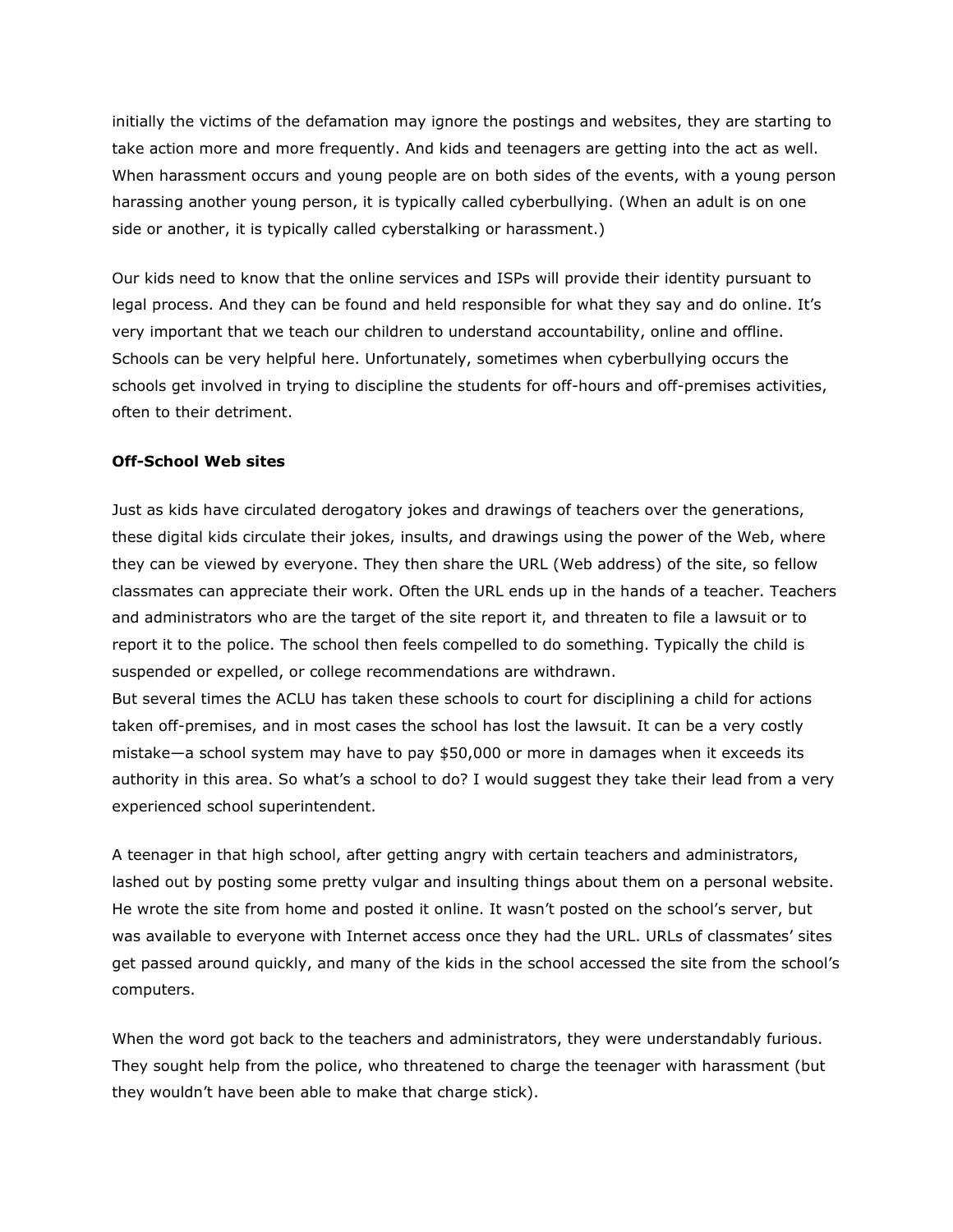Everyone involved seemed to lose their head, but the superintendent managed to keep his. He recognized that this wasn't a school matter, and that the parents needed to be involved. He called in the parents, who were appalled and took this situation as seriously as they should have. Together they worked out a suitable apology and a way to handle the case without blowing it out of proportion. The press had a field day. This superintendent stood firm against the anger of the teachers and the pressures of the community. He was right.

Months later he shared something with me. He told me that he had met the young teenager at a school event, and the student apologized once again. He also thanked the superintendent for handling the situation with grace. The boy had acted out in anger, and hadn't thought about the consequences of his anger. Eventually, even the teachers came around. I was sorry my children were already out of high school—they would have benefited from attending a school system run by such a patient and wise administrator. We could use many more like him. An even greater risk occurs when a student is targeting another student with cyberbullying tactics. They may post derogatory things about them online, pose as them in communications with others or postings online, change their passwords, hack into their accounts, take digital images of them and post those (sometimes in altered pornographic poses) using mobile phone cameras, digital cameras and video. The methods used by kids to harass each other are limited only by their limitless imaginations, bandwidth and tech skills.

The courts in the United States have reviewed several of the cases where the school has taken disciplinary action to protect its staff or the school itself from harassment and another student from cyberbullying, even if it occurs from outside of school. Most cases rule against the school, but some new ones are ruling in the school's favor on the basis that these matters affect the safety in the school itself. (Our WiredSafety.org cyberbullying and cyberharassment legal pages will launch soon, check back, or sign up for notice of our Web site alerts.)

#### **What Can a School Do About This?**

While taking disciplinary action against a student that does something outside of school hours and off school grounds may exceed a school's normal authority and land the school in legal hot water, doing so with the consent of the parties is not. Most schools have an acceptable use policy. And the smart ones have it signed by the parents and the students. It typically deals with what is and is not permitted use of the schools technology and computer systems. And, it is a legal contract binding the parents and the school (and the students themselves once they are of legal contracting age).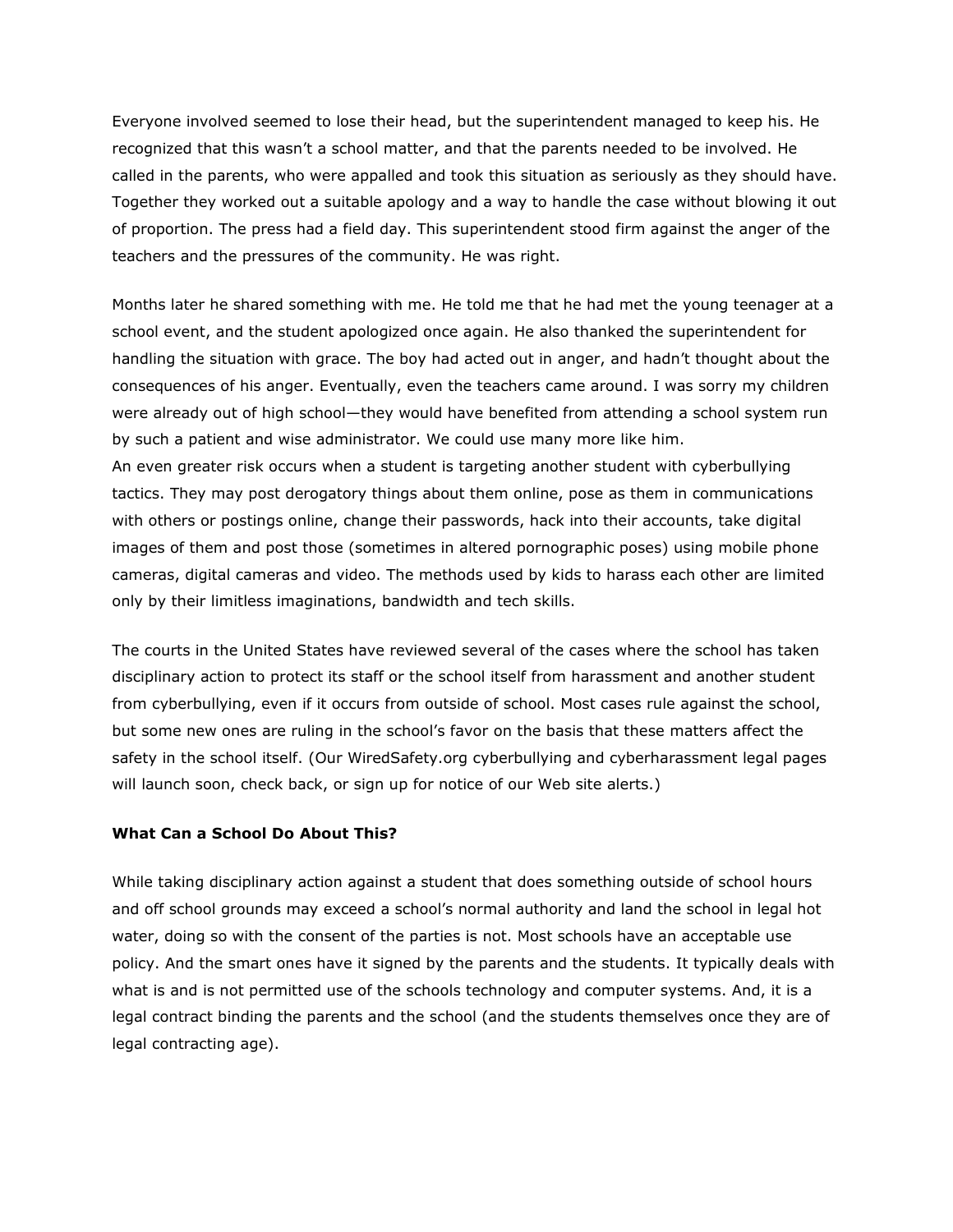By adding a provision that covers dangerous or abusive actions by a student that directly affects another student, the school itself or its staff, the school now has authority to take appropriate action to deal with the dangerous or abusive conduct. It is the impact on the school, its safety and the safety and well-being of its staff and students that will trigger the school's authority, not whether the actions took place from a school computer within school hours. Laying out the problems and the impact of these problems on others at the school and the need to protect students, staff and the educational environment of the school is the place to start. Then, add an express consent to the school's taking action in the event it deems the matter to have an adverse impact on safety and the welfare of students, staff and the educational environment. It's that simple. But, as in all things legal, the devil is in the details.

School board attorneys, or special cyberspace attorneys expert in children's issues should be retained to draft and implement policies to enforce acceptable use polices and risks management programs. This is not an area for amateurs or "wanna-be lawyers." It's also not the time to cut and paste another school's acceptable use policy and use it as your own.

The school should conduct an audit of its technology uses and needs. It needs to know how the technology is being used currently, as well as the recommendation of the experts within the school. These experts should include, at minimum, the school safety officer, the school board attorney, the principal, disciplinary officer, technology lab instructors, IT department and the librarian or library media specialist. It is best to also include a student representative and a parent representative, guidance counselor and mental health professional.

Then do some strategic planning. What's on the horizon as far as new software applications and hardware installations? What is the five-year plan? Does the school even have a five-year plan? If not, what's the two-year plan? (If you don't have one of those, do not read further…find a professional to help you on more elemental things. You have serious problems.) Are their possible partners you can rely on? What about your computer suppliers? Your ISP? These companies have an amazing number of resources available to them to help schools. See what they have and don't be afraid to ask for their help.

Once you have a snapshot of what you are doing and what you plan to do, think about what you should be doing. Look to other schools for guidance as well as professional educational associations. Then, put your pen to paper (or you fingers to the keyboard J) and explain what you are now doing, what you will be doing and the rules. Once that is done, lay out the range of disciplinary actions that might be taken and the parameters. Use simple language that the students and non-techies can understand. When that's all done, run it by the lawyers to make sure you haven't done anything wrong and haven't left anything out. Then cross your fingers, hold your breath and wait.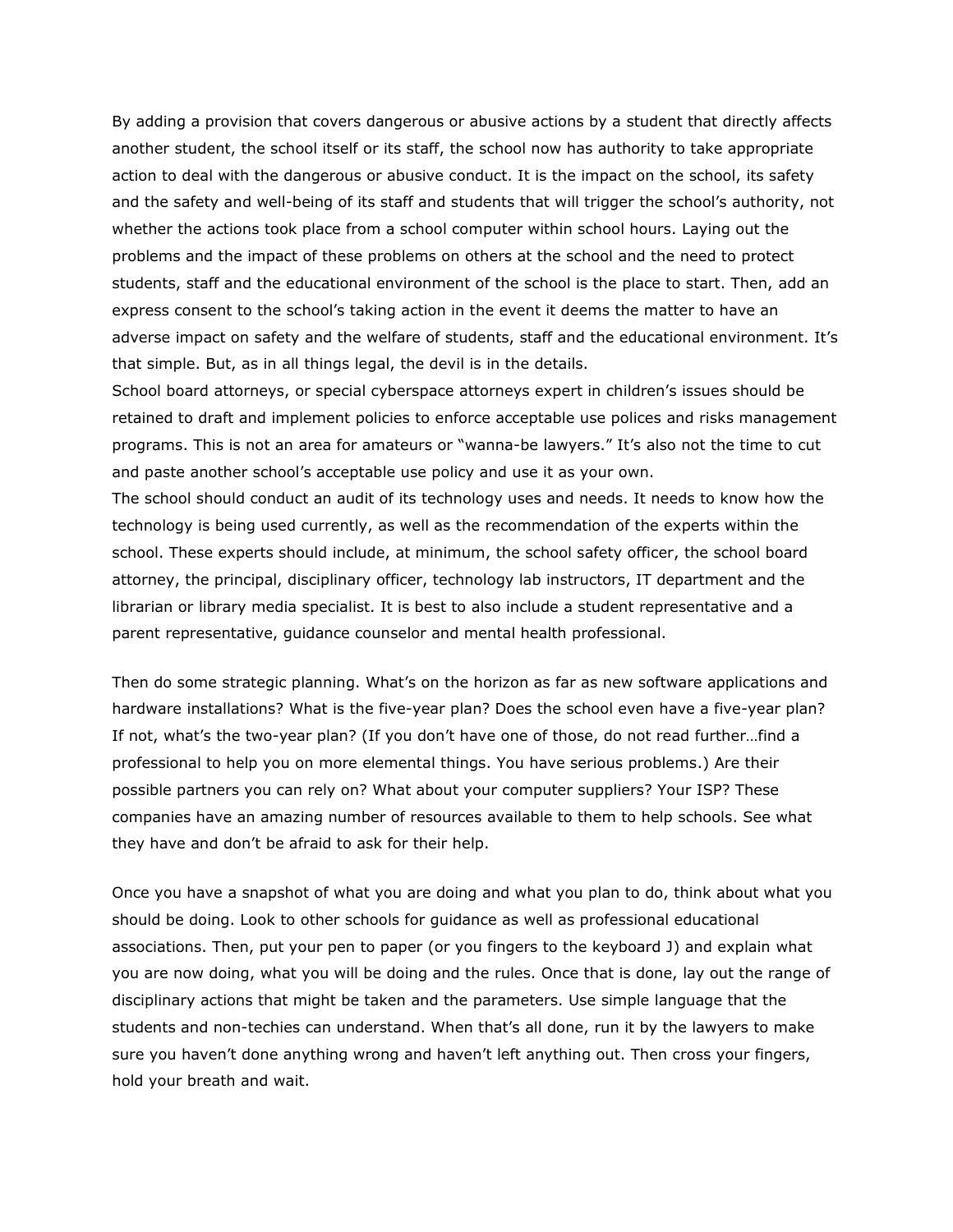I am interested in hearing from those you of who have been through this process, and would love to highlight your work and share your successes (publicly) and your disasters (anonymously). Drop me an e-mail. We're all in this together.

#### Sticks and Stones - Defaming Others Online

Sticks and stones will break their bones, but words will never hurt them—right? Wrong! While the First Amendment gives us the right of free speech, it does not give us the right to say false and horrible things about others. In the United States, someone whose reputation is damaged by a false statement made by another can sue that person for defamation. (Libel is when the defamatory statement is written, and slander is when it is spoken.) Under rare circumstances, such statements and the way they are delivered may rise to the level of cyberstalking or harassment, considered a crime in more than 46 states.

Unfortunately, since the advent of the Web, many are taking their grievances to the public, online. They are building defamatory websites and posting defamatory comments online. While initially the victims of the defamation may ignore the postings and websites, they are starting to take action more and more frequently. And kids and teenagers are getting into the act as well. When harassment occurs and young people are on both sides of the events, with a young person harassing another young person, it is typically called cyberbullying. (When an adult is on one side or another, it is typically called cyberstalking or harassment.)

Our kids need to know that the online services and ISPs will provide their identity pursuant to legal process. And they can be found and held responsible for what they say and do online. It's very important that we teach our children to understand accountability, online and offline. Schools can be very helpful here. Unfortunately, sometimes when cyberbullying occurs the schools get involved in trying to discipline the students for off-hours and off-premises activities, often to their detriment.

#### **Off-School Web sites**

Just as kids have circulated derogatory jokes and drawings of teachers over the generations, these digital kids circulate their jokes, insults, and drawings using the power of the Web, where they can be viewed by everyone. They then share the URL (Web address) of the site, so fellow classmates can appreciate their work. Often the URL ends up in the hands of a teacher. Teachers and administrators who are the target of the site report it, and threaten to file a lawsuit or to report it to the police. The school then feels compelled to do something. Typically the child is suspended or expelled, or college recommendations are withdrawn.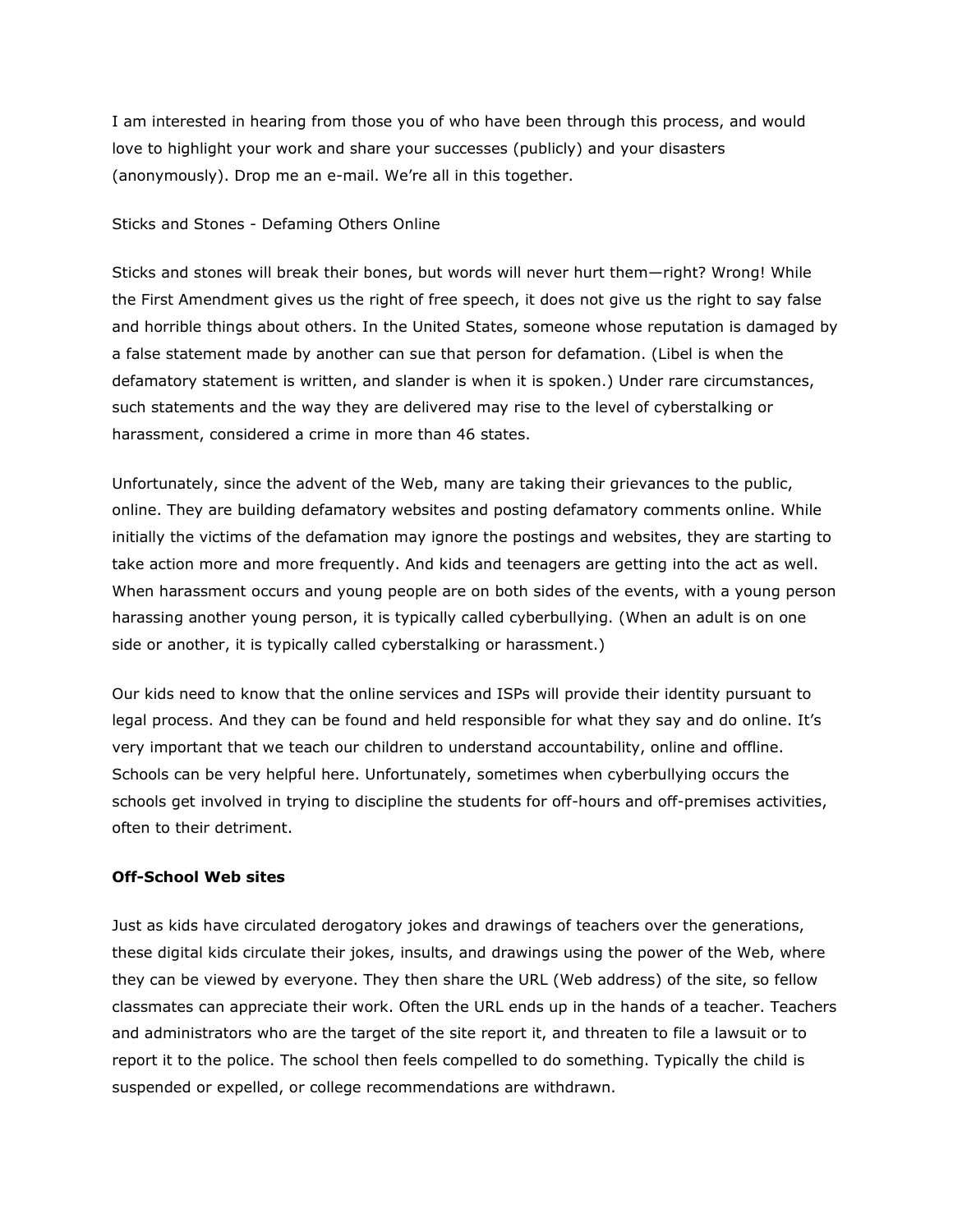But several times the ACLU has taken these schools to court for disciplining a child for actions taken off-premises, and in most cases the school has lost the lawsuit. It can be a very costly mistake—a school system may have to pay \$50,000 or more in damages when it exceeds its authority in this area. So what's a school to do? I would suggest they take their lead from a very experienced school superintendent.

A teenager in that high school, after getting angry with certain teachers and administrators, lashed out by posting some pretty vulgar and insulting things about them on a personal website. He wrote the site from home and posted it online. It wasn't posted on the school's server, but was available to everyone with Internet access once they had the URL. URLs of classmates' sites get passed around quickly, and many of the kids in the school accessed the site from the school's computers.

When the word got back to the teachers and administrators, they were understandably furious. They sought help from the police, who threatened to charge the teenager with harassment (but they wouldn't have been able to make that charge stick).

Everyone involved seemed to lose their head, but the superintendent managed to keep his. He recognized that this wasn't a school matter, and that the parents needed to be involved. He called in the parents, who were appalled and took this situation as seriously as they should have. Together they worked out a suitable apology and a way to handle the case without blowing it out of proportion. The press had a field day. This superintendent stood firm against the anger of the teachers and the pressures of the community. He was right.

Months later he shared something with me. He told me that he had met the young teenager at a school event, and the student apologized once again. He also thanked the superintendent for handling the situation with grace. The boy had acted out in anger, and hadn't thought about the consequences of his anger. Eventually, even the teachers came around. I was sorry my children were already out of high school—they would have benefited from attending a school system run by such a patient and wise administrator. We could use many more like him. An even greater risk occurs when a student is targeting another student with cyberbullying tactics. They may post derogatory things about them online, pose as them in communications with others or postings online, change their passwords, hack into their accounts, take digital images of them and post those (sometimes in altered pornographic poses) using mobile phone cameras, digital cameras and video. The methods used by kids to harass each other are limited only by their limitless imaginations, bandwidth and tech skills.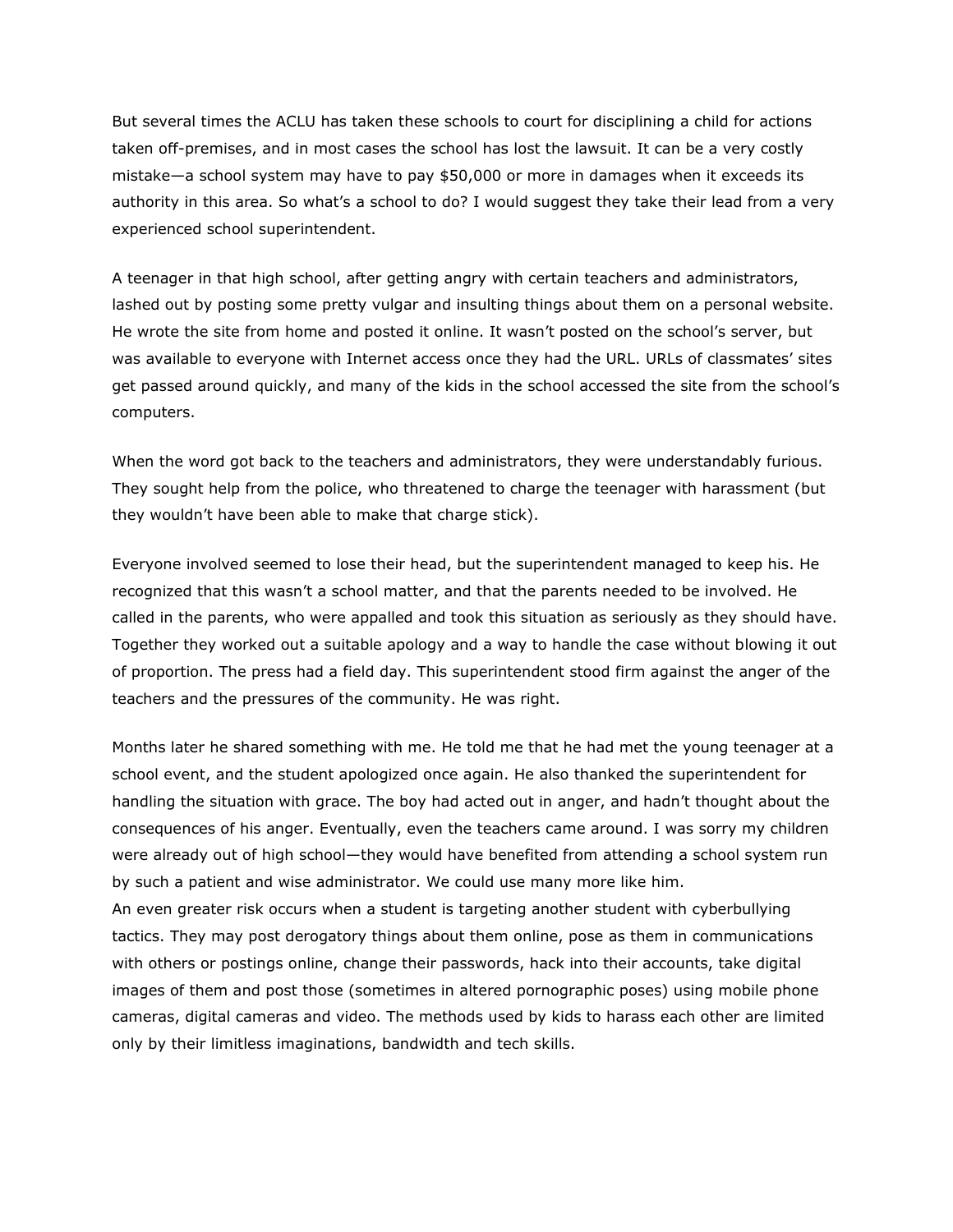The courts in the United States have reviewed several of the cases where the school has taken disciplinary action to protect its staff or the school itself from harassment and another student from cyberbullying, even if it occurs from outside of school. Most cases rule against the school, but some new ones are ruling in the school's favor on the basis that these matters affect the safety in the school itself. (Our WiredSafety.org cyberbullying and cyberharassment legal pages will launch soon, check back, or sign up for notice of our Web site alerts.)

#### **What Can a School Do About This?**

While taking disciplinary action against a student that does something outside of school hours and off school grounds may exceed a school's normal authority and land the school in legal hot water, doing so with the consent of the parties is not. Most schools have an acceptable use policy. And the smart ones have it signed by the parents and the students. It typically deals with what is and is not permitted use of the schools technology and computer systems. And, it is a legal contract binding the parents and the school (and the students themselves once they are of legal contracting age).

By adding a provision that covers dangerous or abusive actions by a student that directly affects another student, the school itself or its staff, the school now has authority to take appropriate action to deal with the dangerous or abusive conduct. It is the impact on the school, its safety and the safety and well-being of its staff and students that will trigger the school's authority, not whether the actions took place from a school computer within school hours. Laying out the problems and the impact of these problems on others at the school and the need to protect students, staff and the educational environment of the school is the place to start. Then, add an express consent to the school's taking action in the event it deems the matter to have an adverse impact on safety and the welfare of students, staff and the educational environment. It's that simple. But, as in all things legal, the devil is in the details.

School board attorneys, or special cyberspace attorneys expert in children's issues should be retained to draft and implement policies to enforce acceptable use polices and risks management programs. This is not an area for amateurs or "wanna-be lawyers." It's also not the time to cut and paste another school's acceptable use policy and use it as your own.

The school should conduct an audit of its technology uses and needs. It needs to know how the technology is being used currently, as well as the recommendation of the experts within the school. These experts should include, at minimum, the school safety officer, the school board attorney, the principal, disciplinary officer, technology lab instructors, IT department and the librarian or library media specialist. It is best to also include a student representative and a parent representative, guidance counselor and mental health professional.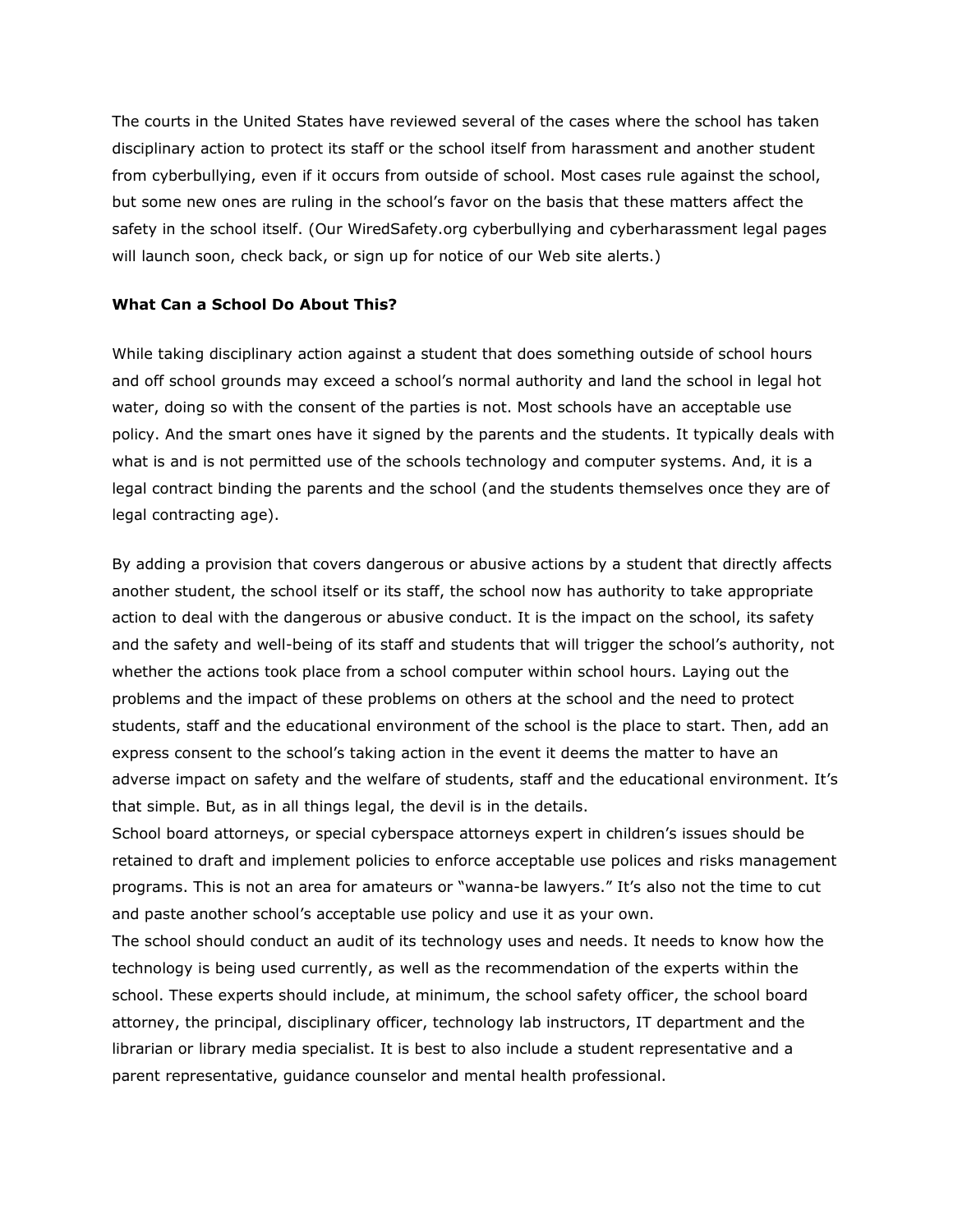Then do some strategic planning. What's on the horizon as far as new software applications and hardware installations? What is the five-year plan? Does the school even have a five-year plan? If not, what's the two-year plan? (If you don't have one of those, do not read further…find a professional to help you on more elemental things. You have serious problems.) Are their possible partners you can rely on? What about your computer suppliers? Your ISP? These companies have an amazing number of resources available to them to help schools. See what they have and don't be afraid to ask for their help.

Once you have a snapshot of what you are doing and what you plan to do, think about what you should be doing. Look to other schools for guidance as well as professional educational associations. Then, put your pen to paper (or you fingers to the keyboard J) and explain what you are now doing, what you will be doing and the rules. Once that is done, lay out the range of disciplinary actions that might be taken and the parameters. Use simple language that the students and non-techies can understand. When that's all done, run it by the lawyers to make sure you haven't done anything wrong and haven't left anything out. Then cross your fingers, hold your breath and wait.

I am interested in hearing from those you of who have been through this process, and would love to highlight your work and share your successes (publicly) and your disasters (anonymously). Drop me an e-mail. We're all in this together.

Bullying Prevention Resource Guide

## **FOR SCHOOLS, FAMILIES AND COMMUNITY PARTNERS Key Facts & Statistics**

More than half of children between the ages of 8 and  $11 -$  and  $70\%$  of kids in the middle grades  $$ say that bullying is a"big problem" at school. *Kaiser Family Foundation, 2001*

Nearly 1.5 million students in grades 6-10 report being physically or verbally bullied at least once a week. *National Crime Prevention Council, 2003*

Roughly one in three teenagers – and nearly half of 15- to 17-year-old girls – say they have been the victim of an online rumor, threatening messages or other forms of bullying via electronic communication.

*Pew Internet & American Life Project, 2007*